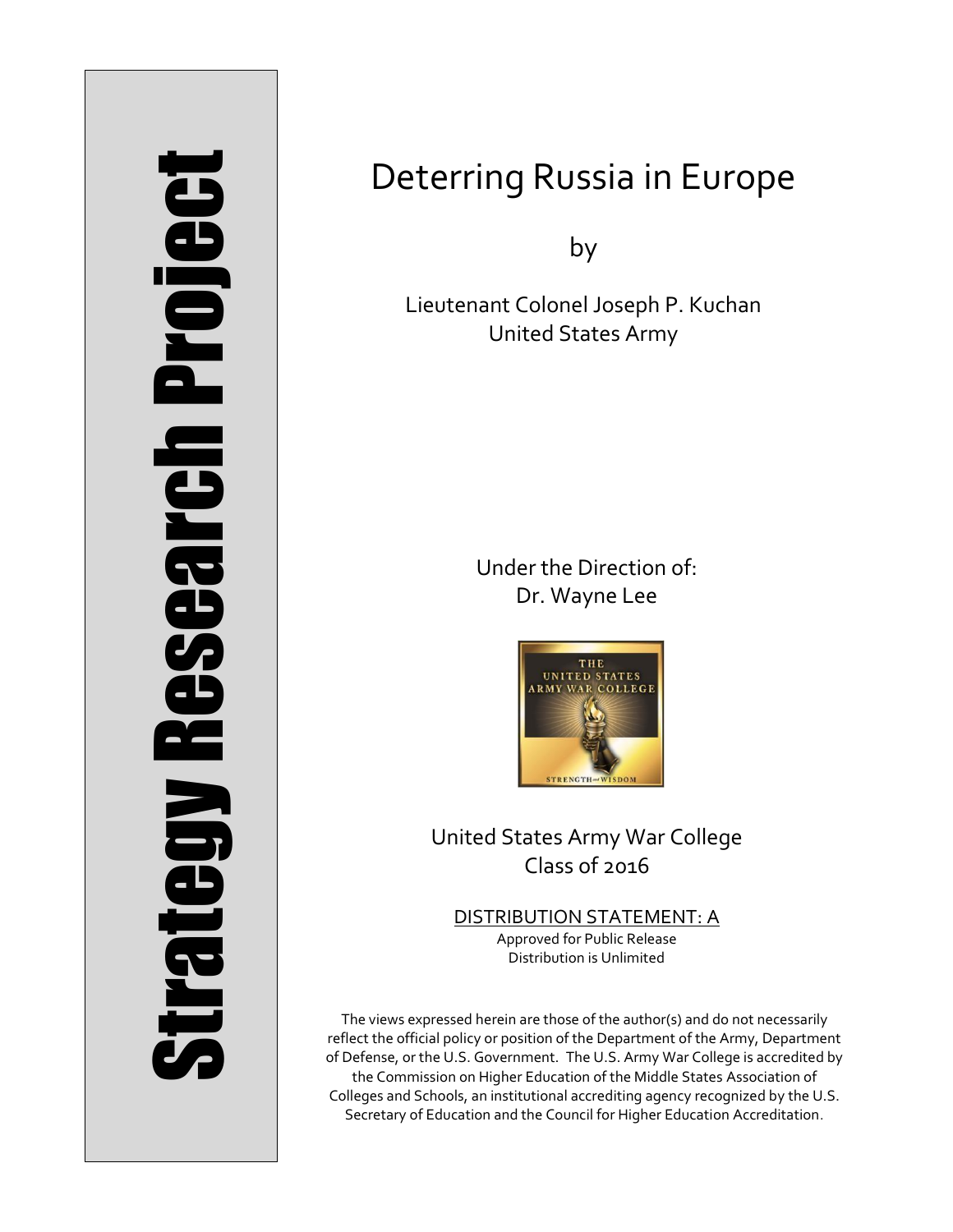| <b>REPORT DOCUMENTATION PAGE</b>                                                                                                                                                                                                                                                                                                                                                                                                                                                                                                                                                                                                                                                                                                                                                                                                                                                                                                                                                                                                                                                                  |                                 |                    |                           |                     | Form Approved--OMB No. 0704-0188 |                                                         |
|---------------------------------------------------------------------------------------------------------------------------------------------------------------------------------------------------------------------------------------------------------------------------------------------------------------------------------------------------------------------------------------------------------------------------------------------------------------------------------------------------------------------------------------------------------------------------------------------------------------------------------------------------------------------------------------------------------------------------------------------------------------------------------------------------------------------------------------------------------------------------------------------------------------------------------------------------------------------------------------------------------------------------------------------------------------------------------------------------|---------------------------------|--------------------|---------------------------|---------------------|----------------------------------|---------------------------------------------------------|
| The public reporting burden for this collection of information is estimated to average 1 hour per response, including the time for reviewing instructions, searching existing data sources, gathering and<br>maintaining the data needed, and completing and reviewing the collection of information. Send comments regarding this burden estimate or any other aspect of this collection of information, including<br>suggestions for reducing the burden, to Department of Defense, Washington Headquarters Services, Directorate for Information Operations and Reports (0704-0188), 1215 Jefferson Davis Highway,<br>Suite 1204, Arlington, VA 22202-4302. Respondents should be aware that notwithstanding any other provision of law, no person shall be subject to any penalty for failing to comply with a collection of<br>information if it does not display a currently valid OMB control number. PLEASE DO NOT RETURN YOUR FORM TO THE ABOVE ADDRESS.                                                                                                                                 |                                 |                    |                           |                     |                                  |                                                         |
| 1. REPORT DATE (DD-MM-YYYY)<br>2. REPORT TYPE                                                                                                                                                                                                                                                                                                                                                                                                                                                                                                                                                                                                                                                                                                                                                                                                                                                                                                                                                                                                                                                     |                                 |                    |                           |                     | 3. DATES COVERED (From - To)     |                                                         |
| 01-04-2016                                                                                                                                                                                                                                                                                                                                                                                                                                                                                                                                                                                                                                                                                                                                                                                                                                                                                                                                                                                                                                                                                        |                                 |                    | STRATEGY RESEARCH PROJECT |                     |                                  |                                                         |
| 4. TITLE AND SUBTITLE                                                                                                                                                                                                                                                                                                                                                                                                                                                                                                                                                                                                                                                                                                                                                                                                                                                                                                                                                                                                                                                                             |                                 |                    |                           |                     |                                  | <b>5a. CONTRACT NUMBER</b>                              |
| Deterring Russia in Europe                                                                                                                                                                                                                                                                                                                                                                                                                                                                                                                                                                                                                                                                                                                                                                                                                                                                                                                                                                                                                                                                        |                                 |                    |                           |                     |                                  | <b>5b. GRANT NUMBER</b>                                 |
|                                                                                                                                                                                                                                                                                                                                                                                                                                                                                                                                                                                                                                                                                                                                                                                                                                                                                                                                                                                                                                                                                                   |                                 |                    |                           |                     |                                  | <b>5c. PROGRAM ELEMENT NUMBER</b>                       |
| 6. AUTHOR(S)                                                                                                                                                                                                                                                                                                                                                                                                                                                                                                                                                                                                                                                                                                                                                                                                                                                                                                                                                                                                                                                                                      |                                 |                    |                           |                     |                                  | <b>5d. PROJECT NUMBER</b>                               |
| Lieutenant Colonel Joseph P. Kuchan<br><b>United States Army</b>                                                                                                                                                                                                                                                                                                                                                                                                                                                                                                                                                                                                                                                                                                                                                                                                                                                                                                                                                                                                                                  |                                 |                    |                           |                     |                                  | <b>5e. TASK NUMBER</b>                                  |
|                                                                                                                                                                                                                                                                                                                                                                                                                                                                                                                                                                                                                                                                                                                                                                                                                                                                                                                                                                                                                                                                                                   |                                 |                    |                           |                     |                                  | <b>5f. WORK UNIT NUMBER</b>                             |
| 7. PERFORMING ORGANIZATION NAME(S) AND ADDRESS(ES)<br>Dr. Wayne Lee                                                                                                                                                                                                                                                                                                                                                                                                                                                                                                                                                                                                                                                                                                                                                                                                                                                                                                                                                                                                                               |                                 |                    |                           |                     |                                  | 8. PERFORMING ORGANIZATION<br><b>REPORT NUMBER</b>      |
| 9. SPONSORING/MONITORING AGENCY NAME(S) AND ADDRESS(ES)                                                                                                                                                                                                                                                                                                                                                                                                                                                                                                                                                                                                                                                                                                                                                                                                                                                                                                                                                                                                                                           |                                 |                    |                           |                     |                                  | 10. SPONSOR/MONITOR'S ACRONYM(S)                        |
| U.S. Army War College, 122 Forbes Avenue, Carlisle, PA 17013                                                                                                                                                                                                                                                                                                                                                                                                                                                                                                                                                                                                                                                                                                                                                                                                                                                                                                                                                                                                                                      |                                 |                    |                           |                     |                                  | <b>11. SPONSOR/MONITOR'S REPORT</b><br><b>NUMBER(S)</b> |
| Distribution A: Approved for Public Release. Distribution is Unlimited.<br>Please consider submitting to DTIC for worldwide availability? YES: $X$ or NO: $\Box$ (student check one)<br>Project Adviser recommends DTIC submission?<br>YES: $x$ or NO: $\Box$ (PA check one)<br><b>13. SUPPLEMENTARY NOTES</b><br>Word Count: 8996                                                                                                                                                                                                                                                                                                                                                                                                                                                                                                                                                                                                                                                                                                                                                                |                                 |                    |                           |                     |                                  |                                                         |
| <b>14. ABSTRACT</b><br>Russia seized Crimea by force, intervened militarily in Eastern Ukraine, and has shown no sign of<br>stopping its aggression. The U.S. wants to deter Russian aggression but has been unable to find the right<br>formula, especially when faced with fiscal constraints and other demands. Imperial Roman systems of<br>deterrence, conventional deterrence theory, and examples of U.S. deterrence during the Cold War all<br>provide insight into the current U.S. predicament in Europe. The U.S. must deter against both Russian<br>conventional attacks and its so-called hybrid war. In order to do so, the U.S. should station a Joint Task<br>Force-capable division headquarters, additional enablers, two additional armored brigade combat teams,<br>and additional equipment in Europe to deter Russia through denial. Combined with effective diplomacy and<br>deliberate communication, clear when required, vague when necessary, the U.S. will deter Russian<br>aggression while maintaining a free and friendly Europe in furtherance of U.S. interests. |                                 |                    |                           |                     |                                  |                                                         |
| <b>15. SUBJECT TERMS</b><br>Conventional Deterrence, Imperial Roman Strategy, Hybrid War, Gray Zone War                                                                                                                                                                                                                                                                                                                                                                                                                                                                                                                                                                                                                                                                                                                                                                                                                                                                                                                                                                                           |                                 |                    |                           |                     |                                  |                                                         |
|                                                                                                                                                                                                                                                                                                                                                                                                                                                                                                                                                                                                                                                                                                                                                                                                                                                                                                                                                                                                                                                                                                   | 16. SECURITY CLASSIFICATION OF: |                    | 17. LIMITATION            | 18. NUMBER OF PAGES |                                  | 19a. NAME OF RESPONSIBLE PERSON                         |
| a. REPORT<br>UU                                                                                                                                                                                                                                                                                                                                                                                                                                                                                                                                                                                                                                                                                                                                                                                                                                                                                                                                                                                                                                                                                   | <b>b. ABSTRACT</b><br>UU        | c. THIS PAGE<br>UU | OF ABSTRACT<br>UU         | 40                  |                                  | 19b. TELEPHONE NUMBER (w/area code)                     |

**Standard Form 298** (Rev. 8/98), Prescribed by ANSI Std. Z39.18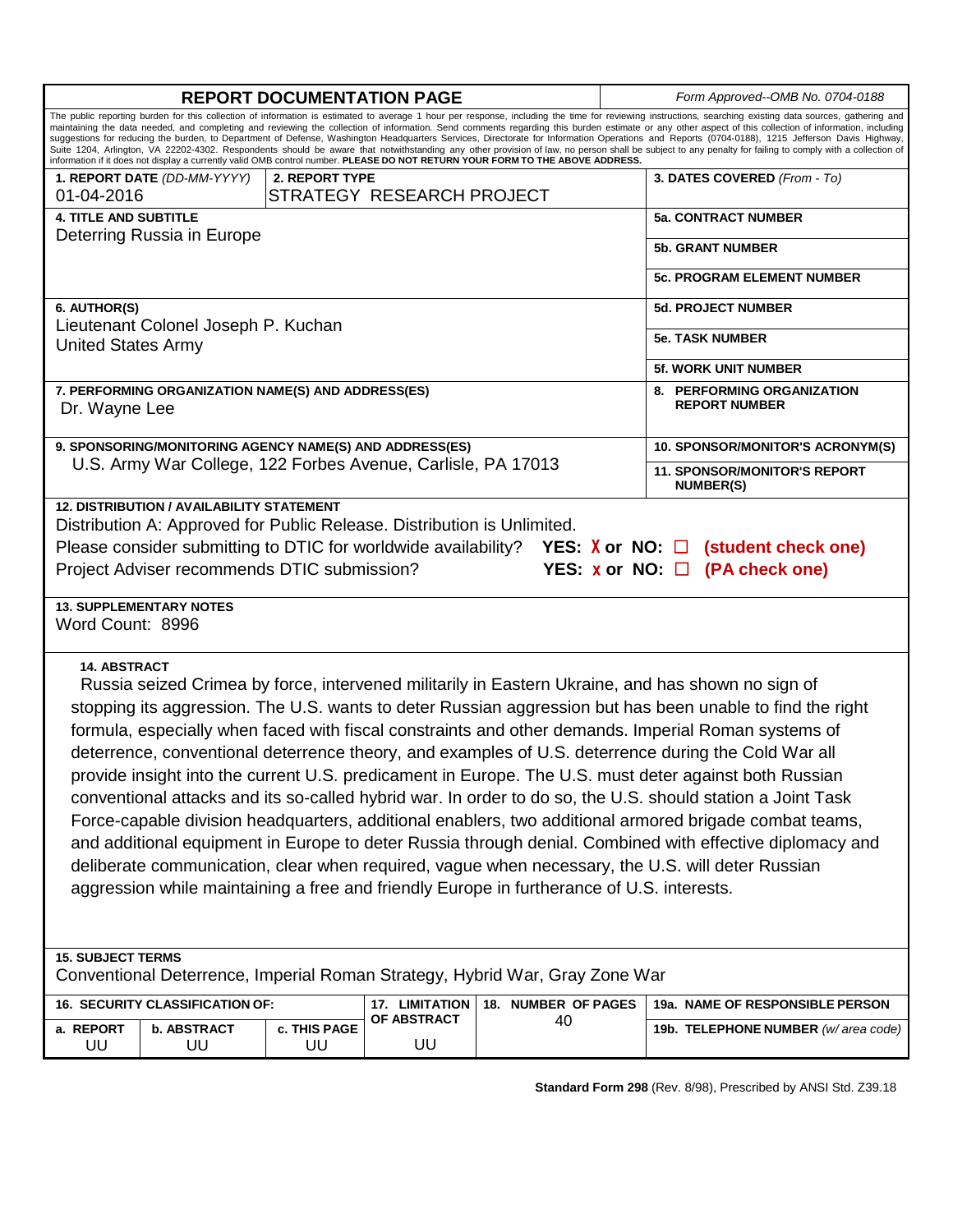## Deterring Russia in Europe (8996 words)

### **Abstract**

Russia seized Crimea by force, intervened militarily in Eastern Ukraine, and has shown no sign of stopping its aggression. The U.S. wants to deter Russian aggression but has been unable to find the right formula, especially when faced with fiscal constraints and other demands. Imperial Roman systems of deterrence, conventional deterrence theory, and examples of U.S. deterrence during the Cold War all provide insight into the current U.S. predicament in Europe. The U.S. must deter against both Russian conventional attacks and its so-called hybrid war. In order to do so, the U.S. should station a Joint Task Force-capable division headquarters, additional enablers, two additional armored brigade combat teams, and additional equipment in Europe to deter Russia through denial. Combined with effective diplomacy and deliberate communication, clear when required, vague when necessary, the U.S. will deter Russian aggression while maintaining a free and friendly Europe in furtherance of U.S. interests.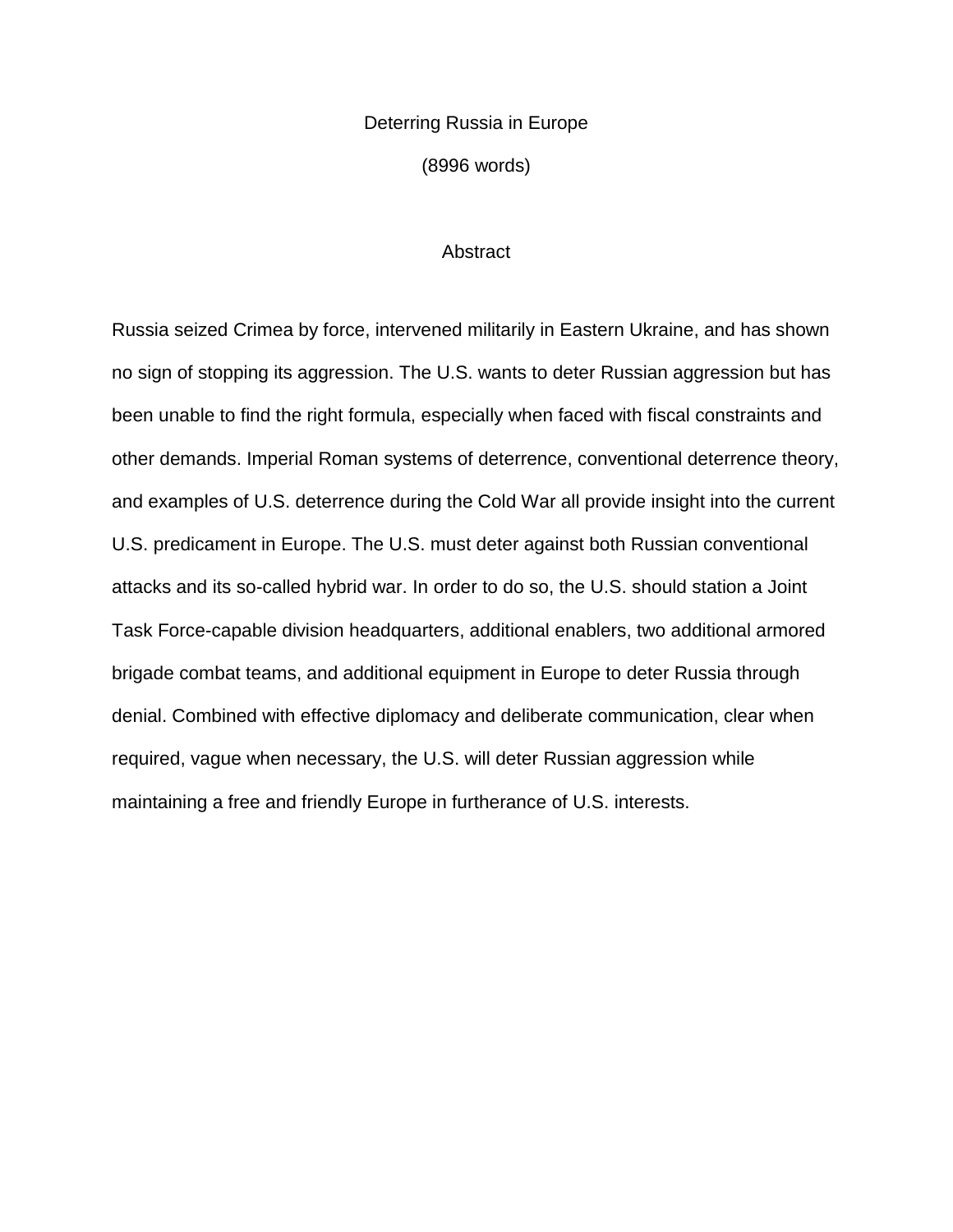### **Deterring Russia in Europe**

Russia seized Crimea by force, intervened militarily in Eastern Ukraine, and has shown no sign of stopping its aggression. Russia's motives are varied and not always clear, but for the purposes of assessing deterrence strategies, the reasons do not particularly matter. What matters is that Russia seems energized to further action by ineffective Western reaction. Russia seized Crimea in March 2014 and then, not perceiving a serious western response, they incited a separatist movement and became directly militarily involved in Eastern Ukraine. The U.S. wants to deter Russian aggression but has been unable to find the right formula, especially when faced with fiscal constraints and other demands, not least the so-called "pivot to Asia."

According to strategic analyst Edward Luttwak, Imperial Rome faced a similar need for deterrence. Rome's ultimate strategic goal was somewhat different than the current U.S. problem, in that it was seeking to defend a land frontier at the lowest possible cost. Since a standing military is a wasting asset that begins to deteriorate as soon as one begins using it, deterrence is generally the preferred cheaper strategy. Political circumstances forced Rome into two different forms of frontier management, hegemonic and preclusive territorial, but deterrence and economy remained central to both. Under the first system, the Roman Empire was essentially hegemonic, relying on supporting client states on its edges to provide a territorial buffer between outside threats and the Roman core. The clients independently absorbed many threats (and associated costs). Rome later shifted to a preclusive territorial empire, relying on frontier fortifications in many places to provide an economy of force for central army forces to preclude large scale enemy invasions. Both models can provide some insight into the current U.S. predicament in Europe.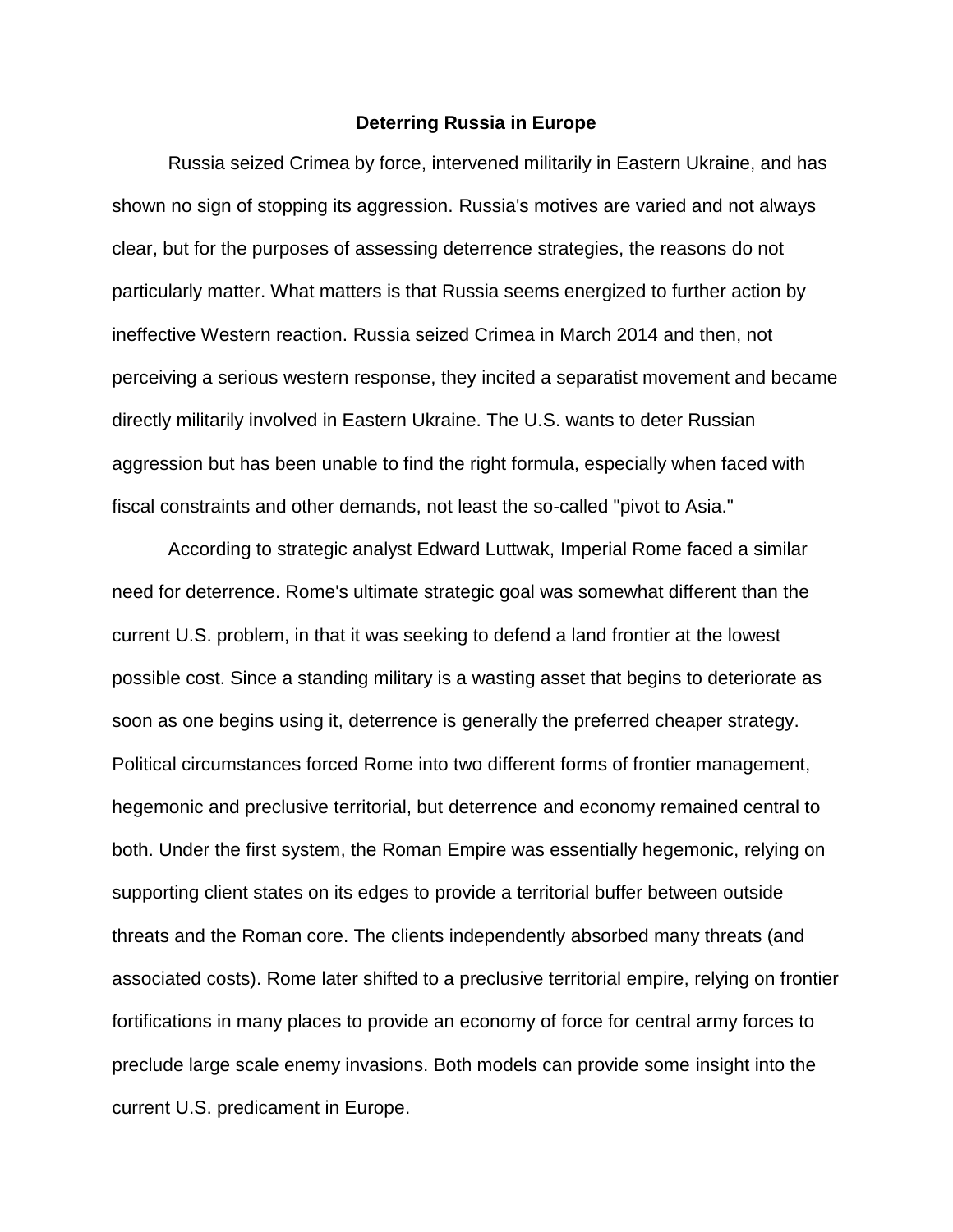In addition to the Roman example, one can apply other methodologies to the current problem. Some basic aspects of conventional deterrence theory are useful, and are applicable to both the Roman example and modern Europe. One can also consider the U.S.' approach to deterrence in Korea in 1950, Hungary in 1956, Czechoslovakia in 1968, and Iran in 1946 in order to glean further lessons. One can then use historical examples, the Roman models, and theory to analyze how the U.S. currently attempts to deter Russia and to make some basic recommendations. As we will see, those recommendations include stationing additional forces in Europe. The United States must make some difficult choices and must adopt a more determined stance, thereby signaling resolve to both clients and potential enemies. Borrowing from the Romans and using some clear and rigorous strategic thinking, backed by action, the United States can deter Russia in Europe in support of its allies while maintaining a free and friendly Europe in furtherance of U.S. interests.

One must begin with the threat. Russia's behavior over the last ten years suggests a grand strategy of return to great power status through revanchism particularly in its perceived sphere of influence—Russia's "near abroad."<sup>1</sup> Specifically, in Crimea and Eastern Ukraine, Russia has sought to achieve that strategy by executing what has become known as "Hybrid War." Russian strategy draws heavily on the ancient Indian strategist Kautilya: the state is constantly in conflict and the state uses all elements of its power in this pursuit.<sup>2</sup> Russia's Grand Strategy is "the link between all available (rather than only military) means and political ends—in times of both war and peace."<sup>3</sup> A natural outgrowth of this strategy is that Russia's operational approach seeks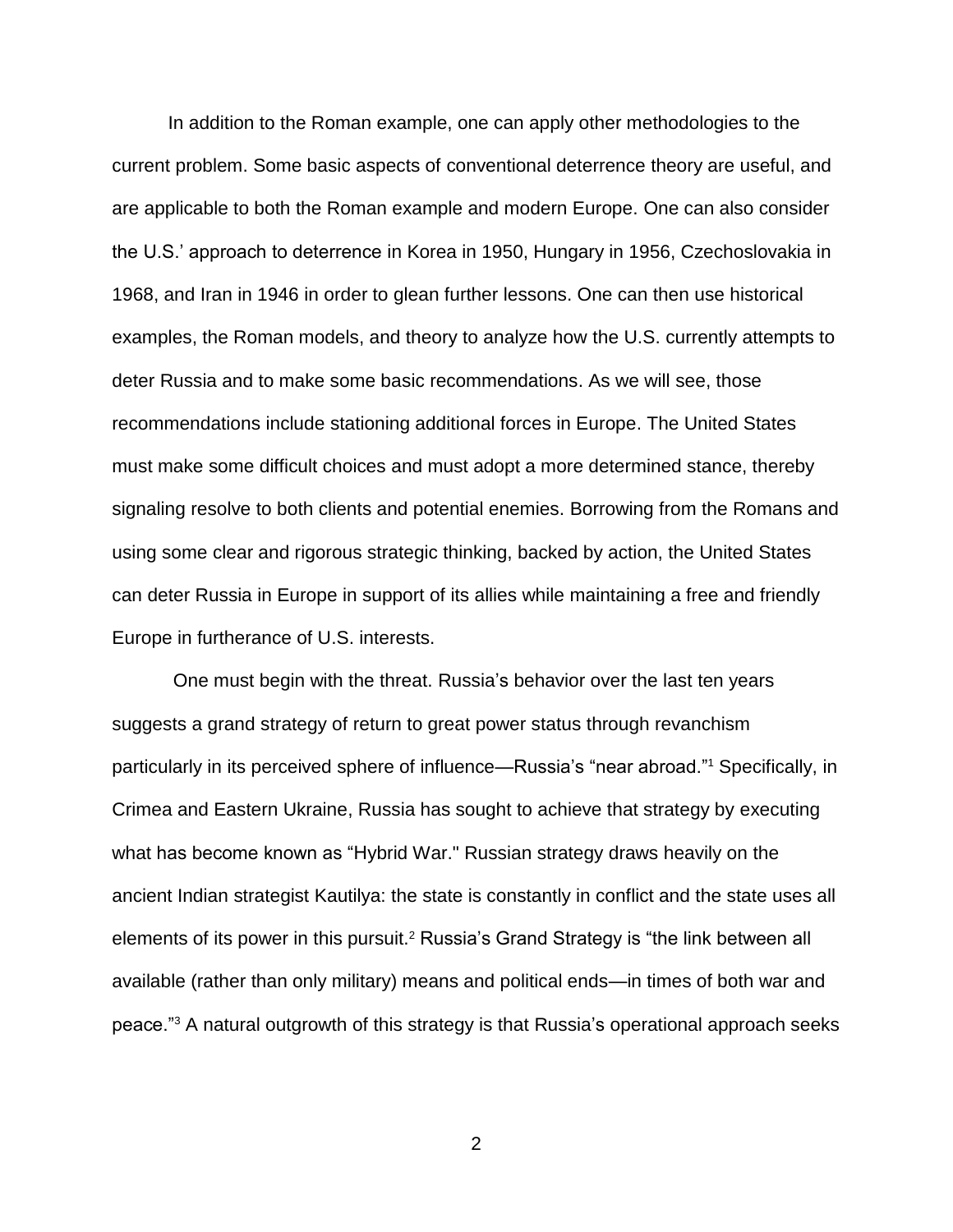to impact not only the enemy's army but also their culture and society in order to reduce morale and decrease their will to resist.<sup>4</sup>

To enable this continuous conflict and to address shortcomings identified during its 2008 invasion of Georgia, later in 2008 Russia began reforming its military's personnel, readiness, and equipment as well as portions of its bureaucracy. <sup>5</sup> Russian reforms resulted in a military that can be employed quickly, in support of other elements of national power, in a decentralized, offensive, and expeditionary manner. <sup>6</sup> The depth and extent of these reforms suggest that Russia considers hybrid war a useful approach and American defense planners need to consider this as a central threat requiring deterrence. While hybrid war is not particularly new, it achieves its effectiveness partially through its specific targeting of Western security vulnerabilities and the West's very concept of what constitutes war itself.<sup>7</sup> Recent campaigns further suggest that Russia will use its military to achieve limited ends. The West must be able to either react quickly or be in a position to deter.

Russia's effective employment of hybrid war in Crimea and to an extent in Eastern Ukraine demonstrated the effectiveness of its military reforms combined with its political reforms (streamlining its bureaucracy). In Crimea, Russia successfully combined different elements of national power to accomplish its goals without resorting to open war. 8 In doing so, Russia employed several notable techniques: they smoothly transitioned from irregular/special forces to high readiness conventional forces to solidify gains; effectively employed escalation control; and they made it difficult for others (adversaries) to determine if Russia was involved.<sup>9</sup> Through deception and the active use of subterfuge, Russia then presented the world with a fait accompli. <sup>10</sup> The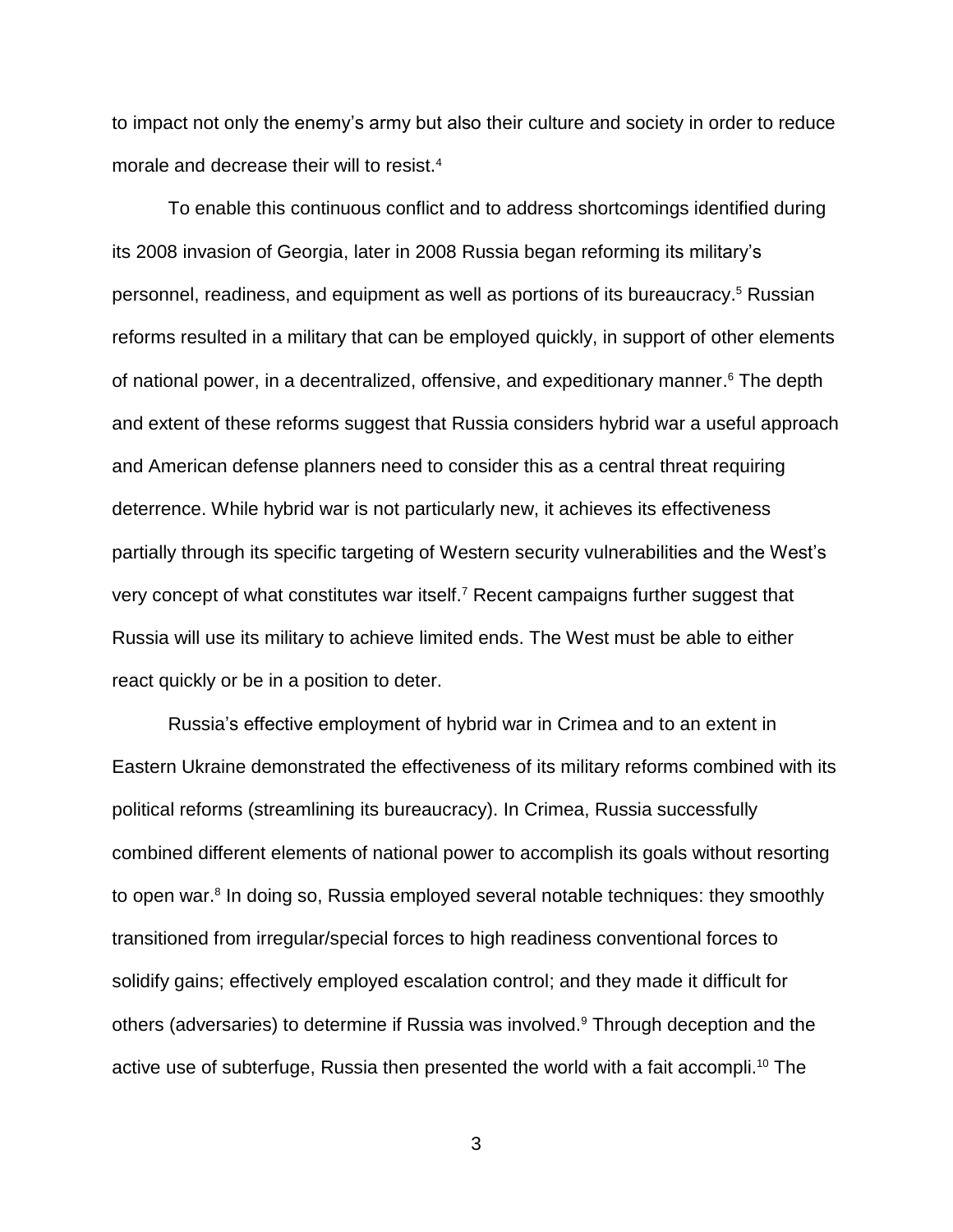West was thus forced to either accept or react once facts on the ground were largely settled.

In much the same way as they had done in Crimea, Russia's actions in Eastern Ukraine demonstrated a deliberate attempt to subvert the society prior to any military action through economic means including undermining or corrupting entrepreneurs who were not favorable to Russia. Russia also attempted to isolate Ukraine from the European Union (EU) by cutting imports and using Russian military, intelligence services, businesses, and politicians to drive a wedge between the EU and Ukraine.<sup>11</sup>

In response to Russia's actions in Crimea, NATO developed several initiatives at its September 2014 Wales summit to deter Russia and to reassure its members. Disagreements remain, however, not just about the adopted initiatives' implementation and effectiveness but also about NATO's larger deterrence strategy. NATO also committed to several specific initiatives including the establishment of a Very high readiness Joint Task Force (VJTF), a Combined Joint Expeditionary Force, and the announcement of the framework nation construct whereby several larger member nations agreed to take the lead for, and provide the bulk of forces for, specific NATO multi-national force elements. <sup>12</sup> In spite of these initiatives, however, some contend that a comprehensive NATO (and individual member-state) strategy still has not emerged that will deter Russia.<sup>13</sup> Disagreements remain about the relative benefits, importance, or feasibility of territorial defense, regional defense, centralized response forces, and "civil-military crisis management operations." <sup>14</sup> There is also significant disagreement about the benefits of stationing NATO or U.S. forces in central and Eastern Europe some consider it essential while others consider it provocative to Russia. <sup>15</sup> Although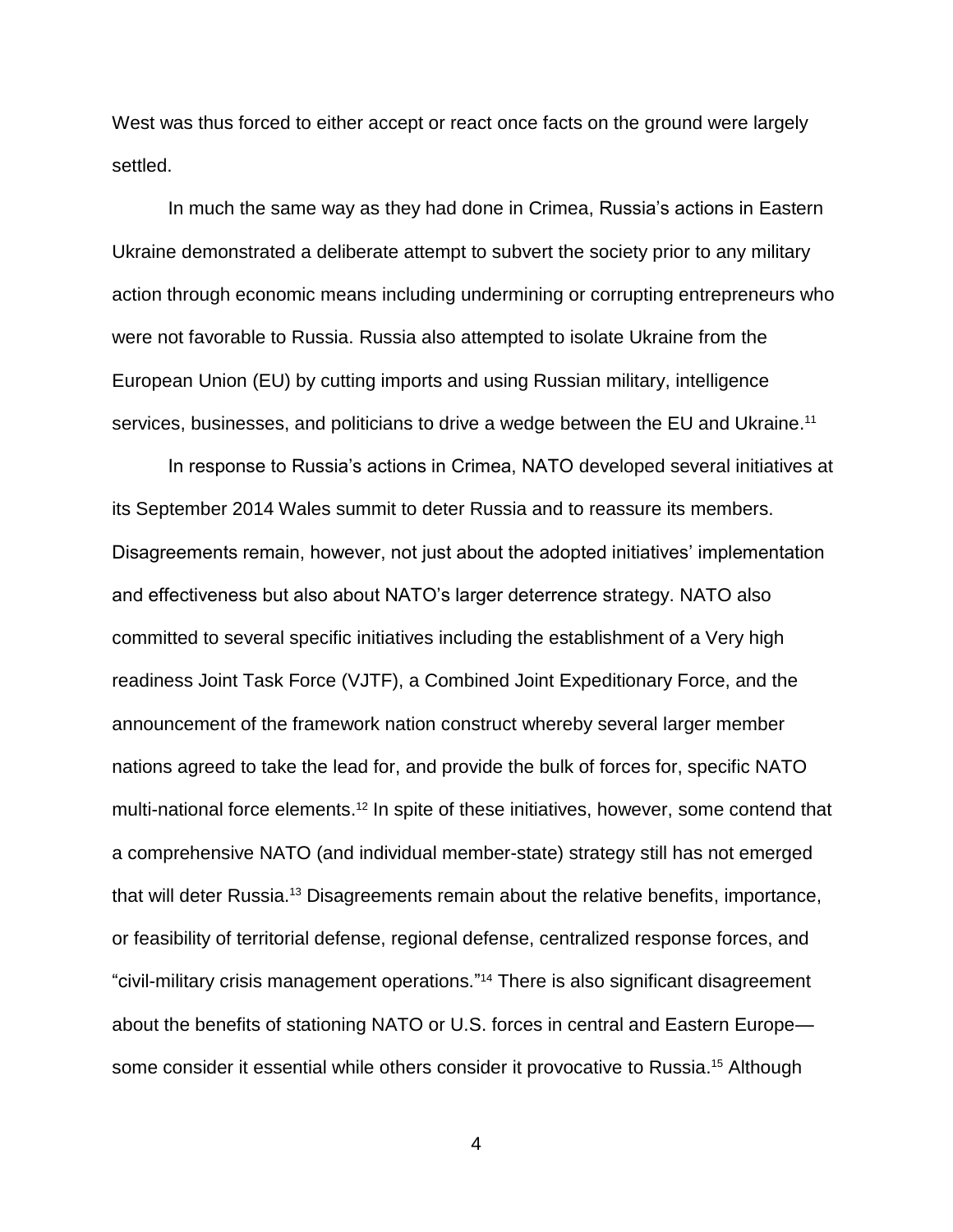NATO adopted several measures including exercises, and air and maritime patrols, it has been unable to come to an agreement on a comprehensive strategy to deter Russia.<sup>16</sup> In the short term, therefore, the U.S. must lead.

As a result of Russia's actions in Crimea and Eastern Ukraine and the seeming lack of a suitable and sustainable western and U.S. response, something must be done. A deterrence plan must effectively deny the Russian asymmetric threat by preventing or interdicting its subversion elements, its transition from its special to its conventional forces, and its isolation of target countries.<sup>17</sup> Furthermore, to deter through denial the U.S. must overcome its inherent time/distance challenges.<sup>18</sup> The West's response to Crimea and to Eastern Ukraine has been insufficient and ineffective, and has left the West looking indecisive and weak.

The U.S. seeks to deter Russia from further aggression while reassuring its European allies.<sup>19</sup> In the simplest definition, deterrence "refers to the effect when a person, institution, or polity decides not to take action that otherwise would have been taken, because of the belief or strong suspicion that intolerable consequences would ensue from such action."<sup>20</sup> Deterrence is difficult to do and difficult to prove mainly because it involves so many different variables, is inherently a human endeavor, and resides in the mind(s) of the actors.<sup>21</sup> It requires several basic components: (1) an adversary or an action to deter, (2) perceived credibility of the actor desiring to deter and (3) perceived will or intent of the actor desiring to deter to take the threatened action.<sup>22</sup>

Two basic categories of deterrence exist, denial or punishment. "Denial" means that the adversary does not have a viable option—the costs of his planned action are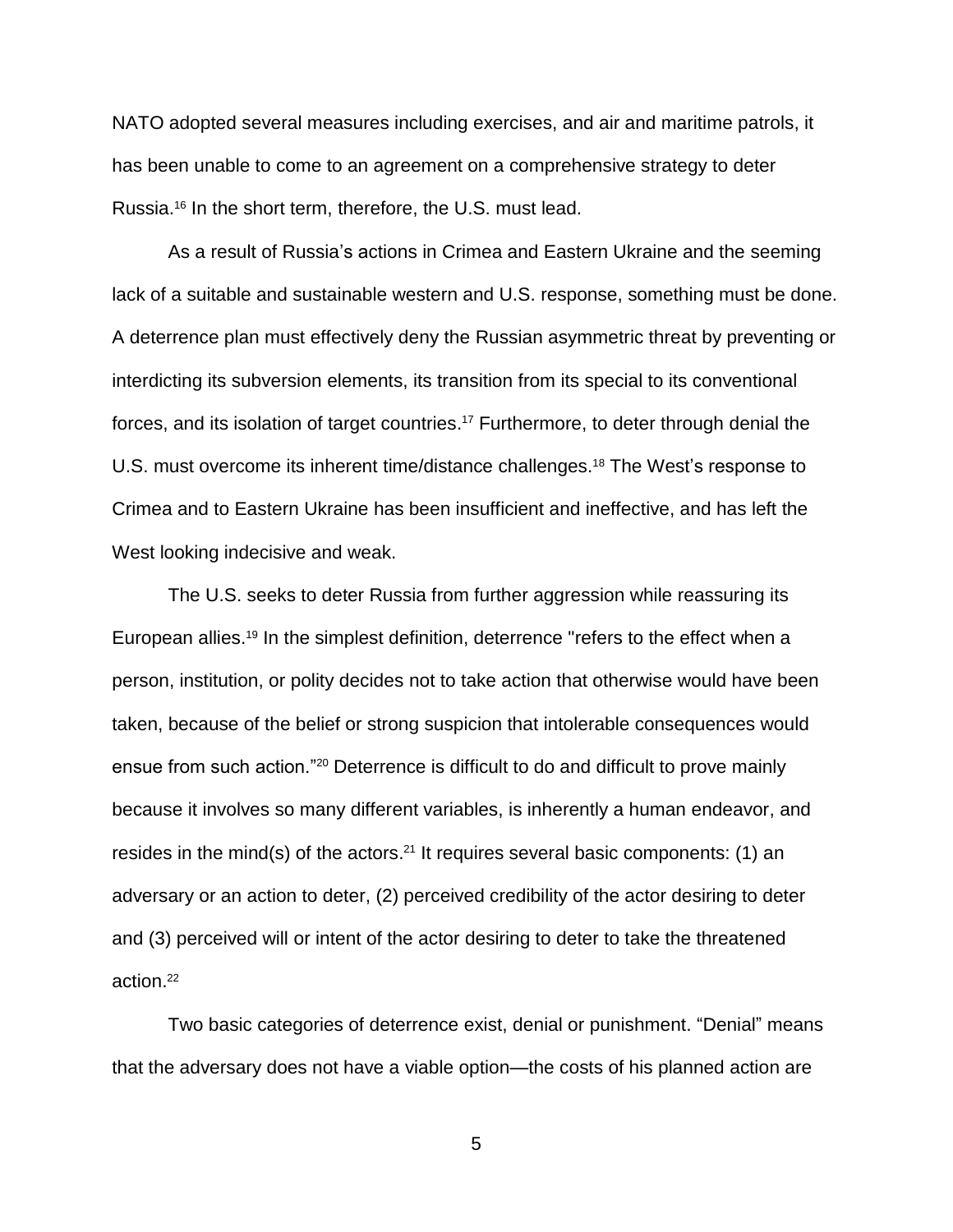visible and clearly too high. As comically discussed in the movie *Dr. Strangelove*, deterrence forces cannot be secret.<sup>23</sup> Deterrence by "punishment" means that the adversary could pursue his action, but it would be punished to such a degree that it would not be worth it.<sup>24</sup> Between the two forms, denial is more reliable since there are no choices, or the choice has already been made. In punishment, the aggressor (the one who is being punished) must determine how much punishment it is willing to take, but simultaneously is assessing the will of the deterrent actor to actually punish. The deterrer must *both* signal willingness and then execute it when necessary to maintain a credible deterrence reputation. <sup>25</sup> During the Cold War, for example, nuclear deterrence relied on the perception of a very high punishment effect and on the credible threat of its use. Conventional deterrence is inherently less clear, because it lacks the certainty and clarity of a nuclear-level confrontation. It seems exceedingly unlikely that the U.S. would use its nuclear deterrent against current forms of Russian aggression and so must craft some other form of conventional land- and air-power-based deterrent, capable of disrupting Russian hybrid methods. The focus here is on landpower.

Landpower's primary source of power stems from its conventional forces. According to strategist Dr. Gary Guertner's theory of conventional deterrence, early nuclear deterrence theory suggested that a state only required nuclear weapons because they could deter across the spectrum of conflict. In contrast, conventional deterrence theory suggests that there is a threshold below which nuclear weapons are not effective, because the threat of their use is not credible. They will neither act as a denial nor as a punishment deterrent. In these more likely and more frequent cases, conventional weapons provide the main means of deterrence. In addition, if deterrence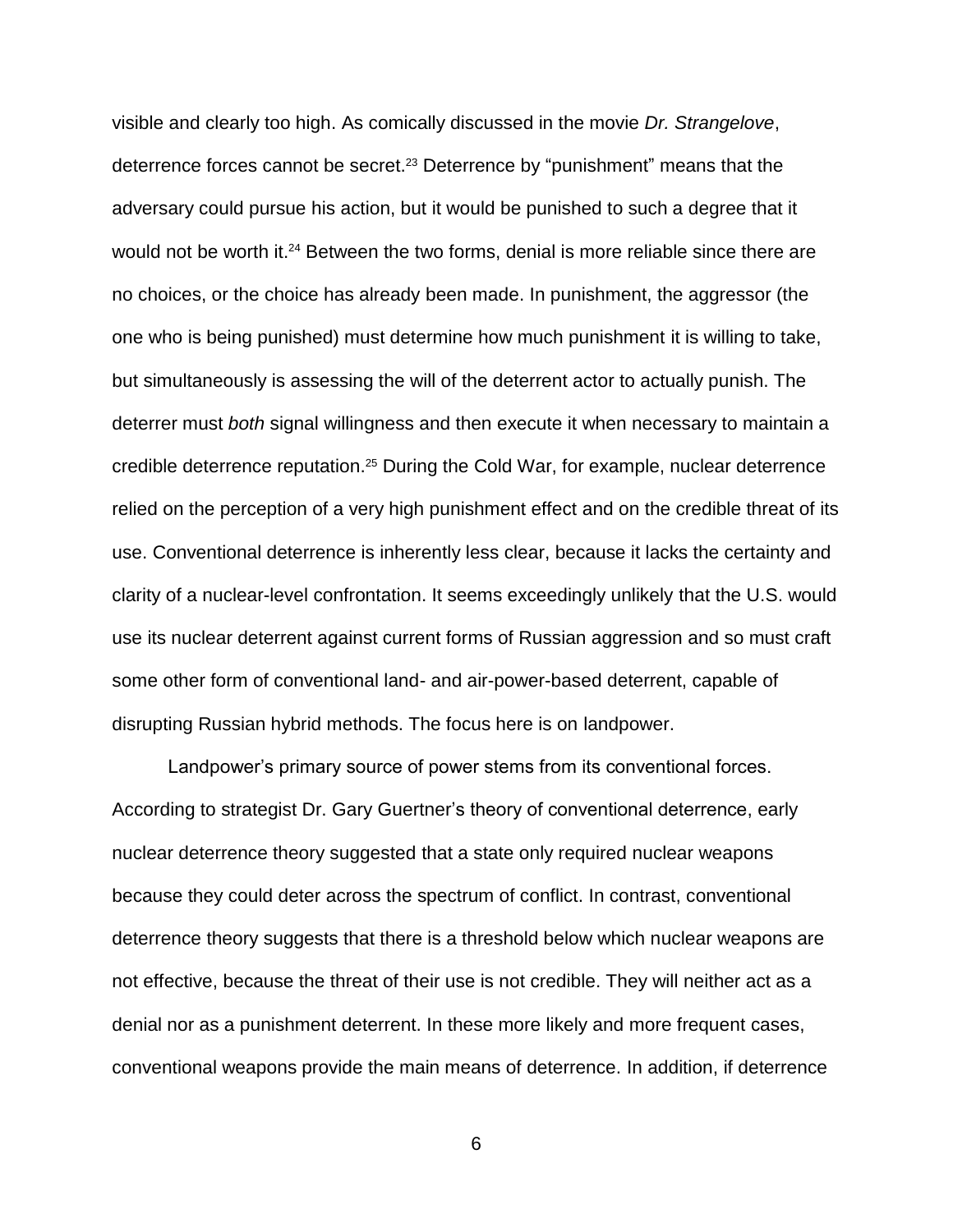fails, a conventional response is still required.<sup>26</sup> In contrast to nuclear deterrence, conventional deterrence requires a demonstration of capability in order to be credible the actor who is the target of the deterrence effort must believe that the actor seeking to deter has capability and credibility. In fact, conventional deterrence may require wars (which are failures of deterrence) to reinforce deterrence itself—to demonstrate will, capability, and credibility.<sup>27</sup> Conventional deterrence concepts apply to Europe because of Russia's recently demonstrated techniques to obfuscate, deceive, and confuse, making a nuclear response unlikely.

More specifically, according to John Mearsheimer's conclusions in his practical, example-laden, and aptly named study, *Conventional Deterrence*, conventional deterrence succeeds under a few specific circumstances and fails under other specific circumstances. Very simply, conventional deterrence will work if an aggressor nation thinks it will face a protracted war, because of both a protracted war's vast costs and its uncertain outcome.<sup>28</sup> Deterrence will fail, on the other hand, if a war's aim is limited and it appears unlikely to become protracted. Even a more decisive aim is considered practicable if an actor believes he can achieve it in a short time, blitzkrieg-style.<sup>29</sup> The third case where deterrence likely fails is if the political leadership is determined to go to war for reasons unrelated to accurate military calculation—a regime seeking distraction from domestic crises, for example. In such circumstances, political leaders will likely force an acceptable (although maybe not feasible) blitzkrieg "strategy."<sup>30</sup> Crimea demonstrated two conditions under which deterrence was likely to fail—limited war aims achieved with a blitzkrieg-like approach. If Mearsheimer is to be believed, then the best option for conventional deterrence is to convince an adversary that a blitzkrieg will not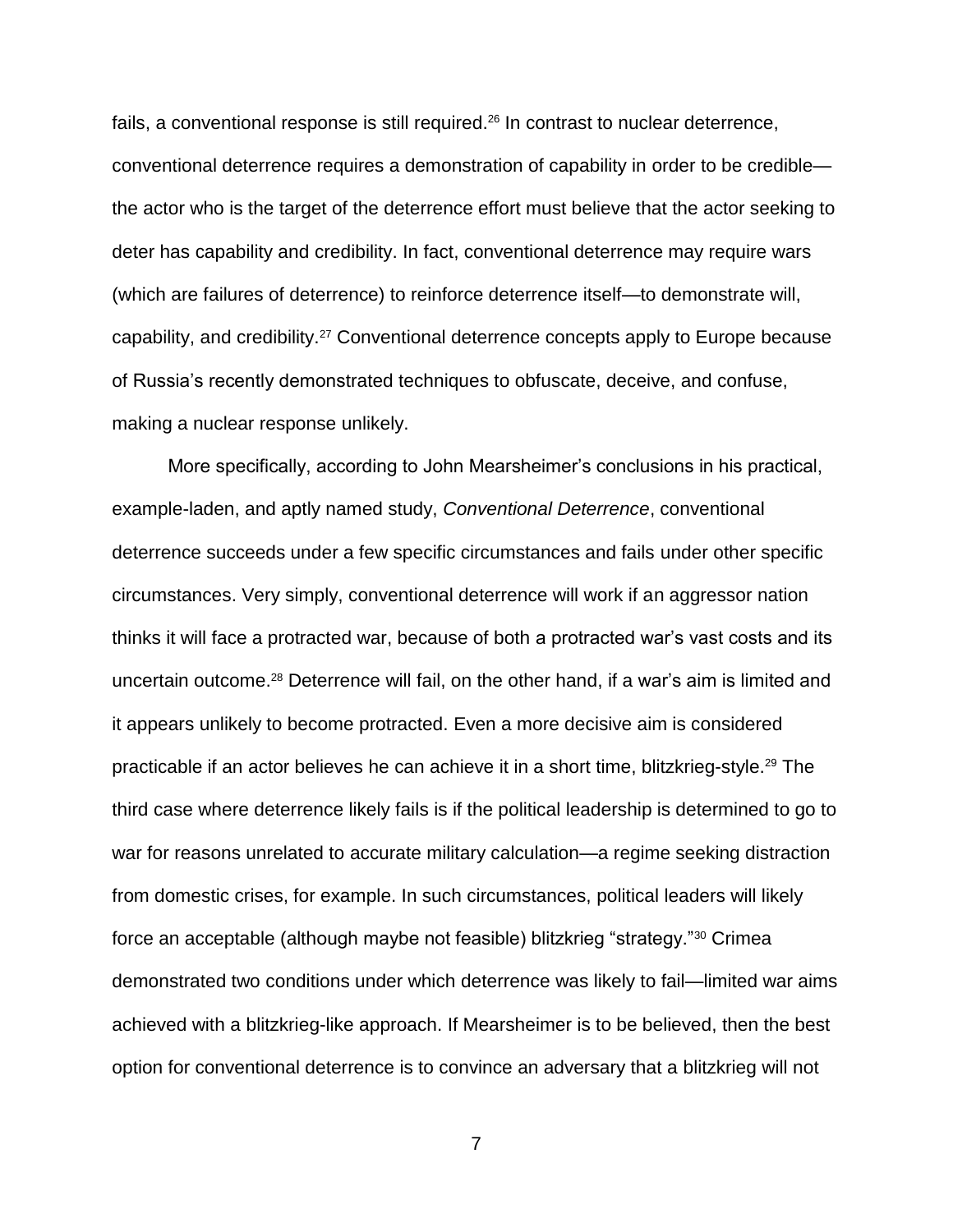work. In other words, deterrence by denial, but the denial systems and forces must be focused on an enemy using blitzkrieg-like operational methods supplemented by subversion and obfuscation.

Still, deterrence remains difficult to achieve and difficult to prove because it is an attempt to prove a causal negative: an actor did not do something because of the actions of another actor. Yet deterrence remains an attractive approach, perhaps because it appears more appealing than the alternatives. This appeal comes from deterrence's hidden assumption that it is a relatively cheap and peaceful way to avoid conflict while still furthering an actor's interests. According to Colin Gray, however, deterrence is inherently unreliable since "the history of wars, events which history has registered in abundance, is a history of deterrence failures."<sup>31</sup> Unfortunately, deterrence is hard, it involves an incalculable number of variables, and it relies on an unreliable adversary. Based on this, the best course is to limit the damage of deterrence failures or increase the perceived level of deterrence against an adversary.<sup>32</sup> Deterrence theory's apparent simplicity conceals some contradictions: it appears logical, yet it involves many variables so logic may not rule; and deterrence failure in some ways reinforces deterrence. Illustrating the employment of deterrence in a historical context will provide greater clarity.

Imperial Rome successfully employed two different versions of deterrence at different times over the period from 27 B.C. to 181 A.D. (after that period there were many deterrence failures and changes in the defense system, but they lie beyond the scope of this paper). At those times, Rome faced a situation comparable to what the U.S. faces now in Europe. The Roman Empire, as explained by the strategic analyst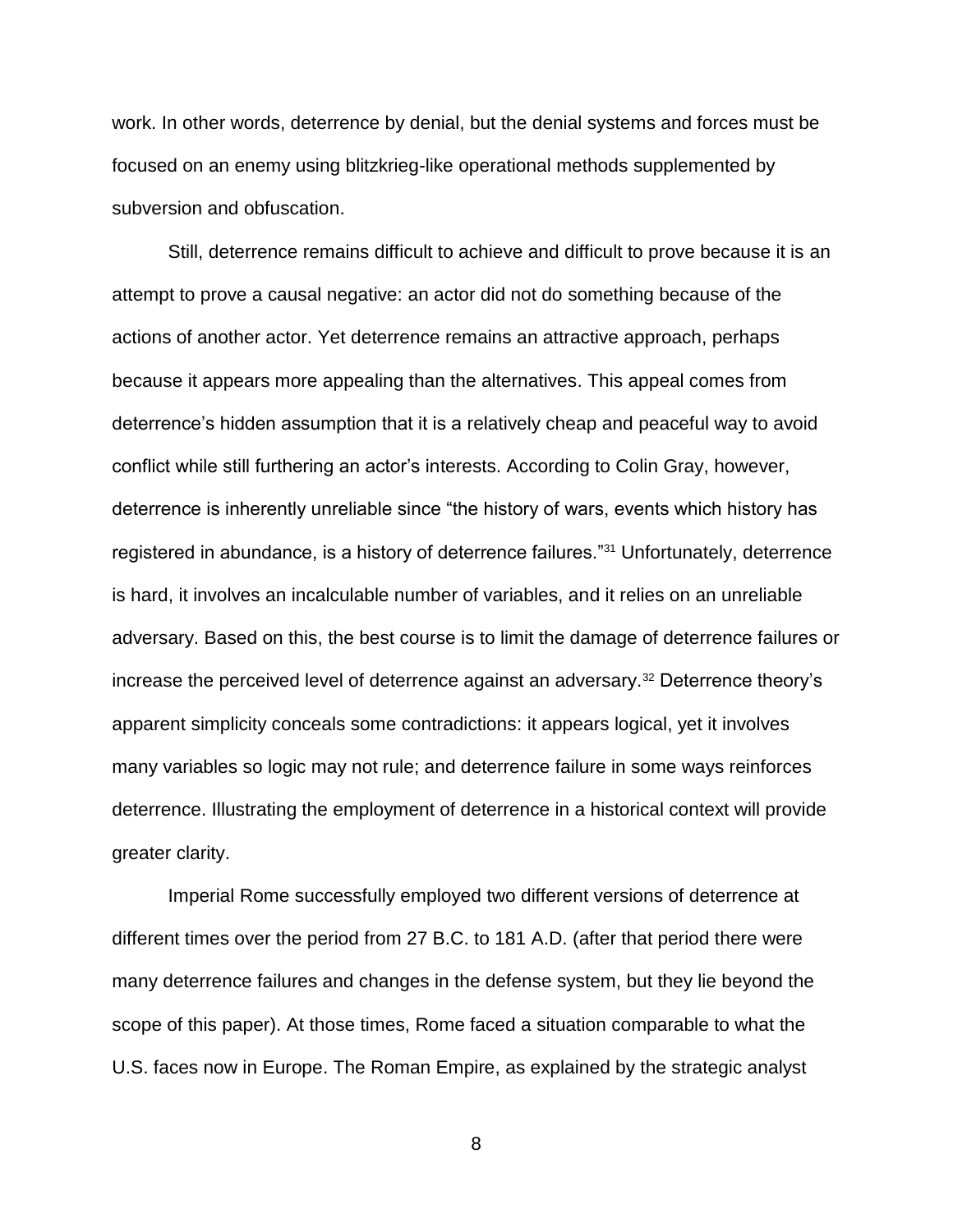Edward Luttwak in *The Grand Strategy of the Roman Empire*, successfully defended an advanced culture against multiple threats over a long period of time.<sup>33</sup> Rome chose different methods of defending their empire based on their perceived threat and their goals. The Romans faced complex strategic choices including how to defend their empire while remaining commercially viable and "true" to their system of government.<sup>34</sup> Luttwak contends that a complex combination of ideas and actions that harnessed Rome's military strength contributed to Rome's longevity. It was not Rome's military strength itself, but rather the threat of that force combined with money and diplomacy, that contributed so significantly to Rome's long-term foreign policy success both in terms of deterrence and compellence.<sup>35</sup> In many ways, Rome's military restraint increased its power and its ability to deter. Rome learned that it was more advantageous to not have to use their military to achieve their goals. Rome preferred to keep the military in reserve, preserving the threat of its use; it deterred and intimidated. <sup>36</sup> Luttwak captures Rome's approach nicely, "[it is] [m]uch better to *conserve* force and use military power indirectly, as the instrument of political warfare."<sup>37</sup> Luttwak's Hegemonic Empire system (used from 27BC to 67AD) and the Preclusive Defense of the Territorial Empire system (used from 68AD to 181AD)<sup>38</sup> provide the most insight.

The Hegemonic system allowed the Romans to control a large empire with a relatively small army—relative to the size of the land mass it was defending. It was based on Rome's assessment that internal threats were at least as dangerous as external threats.<sup>39</sup> At that time the Roman Empire faced no single large threat but rather multiple low-level threats.<sup>40</sup> Logically then, instead of a perimeter defense the Romans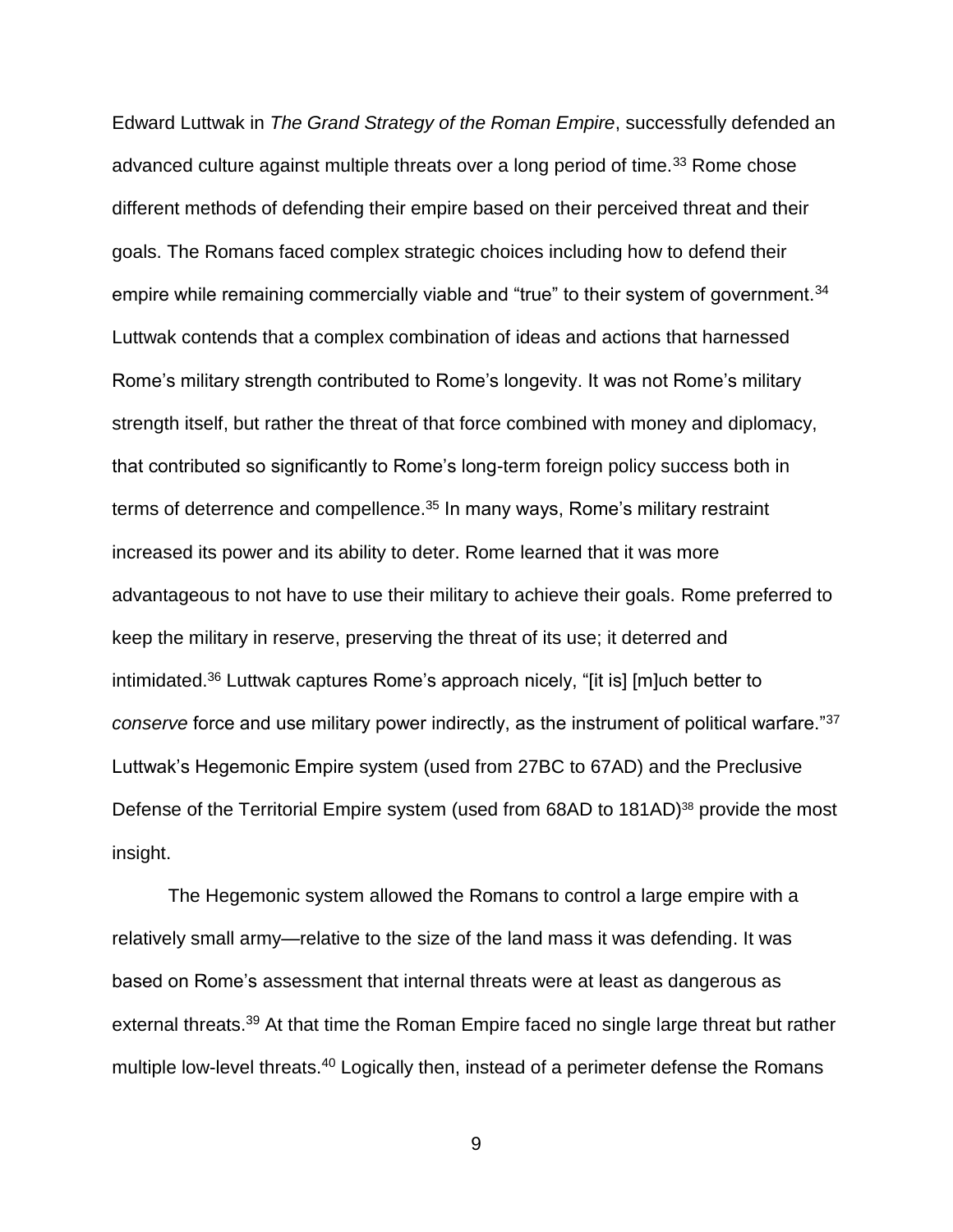employed "reserve" legions as "mobile striking forces," on the strategic defensive, primarily designed to deal with internal but unforeseen threats.<sup>41</sup> Since the Romans had insufficient forces (even accounting for colonies and auxiliaries) to handle every low level or local threat throughout the empire, they relied on a combination of diplomatic pressure and *the threat* of force which was possible due to the residual savings gained by not having legions defending the Empire's perimeter.<sup>42</sup> Client states on the edges of the empire were critical to this system. Client states, while not part of the Roman Empire, were part of the Roman system. They provided security for the Roman Empire against low level threats by handling these threats themselves (absorbing them in some cases and in some cases enlisting Rome's help). Since client states were not part of the Empire, they did not have to be as successful against these low-level threats as Rome would have had to have been in order to maintain Roman credibility. While Rome did not fully tax the client states (since they were not provinces) neither was Rome forced to provide for their full security. The client states absorbed the low level threats and provided their own internal security thus freeing up the imperial forces for other tasks.<sup>43</sup>

Basically, under this system Rome increased its security, rather than that of the client states, while not expanding its army.<sup>44</sup> The main downside to this system occurred when enemy forces overwhelmed a client state; the invader would only be defeated after he had caused significant damage because it took time for the Roman legions to get there. The principle trade-off associated with the Hegemonic Empire system resulted from the determination of whether the benefits of the efficient use of imperial forces outweighed the damage caused by these invasions.<sup>45</sup> The efficient use of Roman legions "worked" (was appropriate) as long as the invasions were infrequent, or the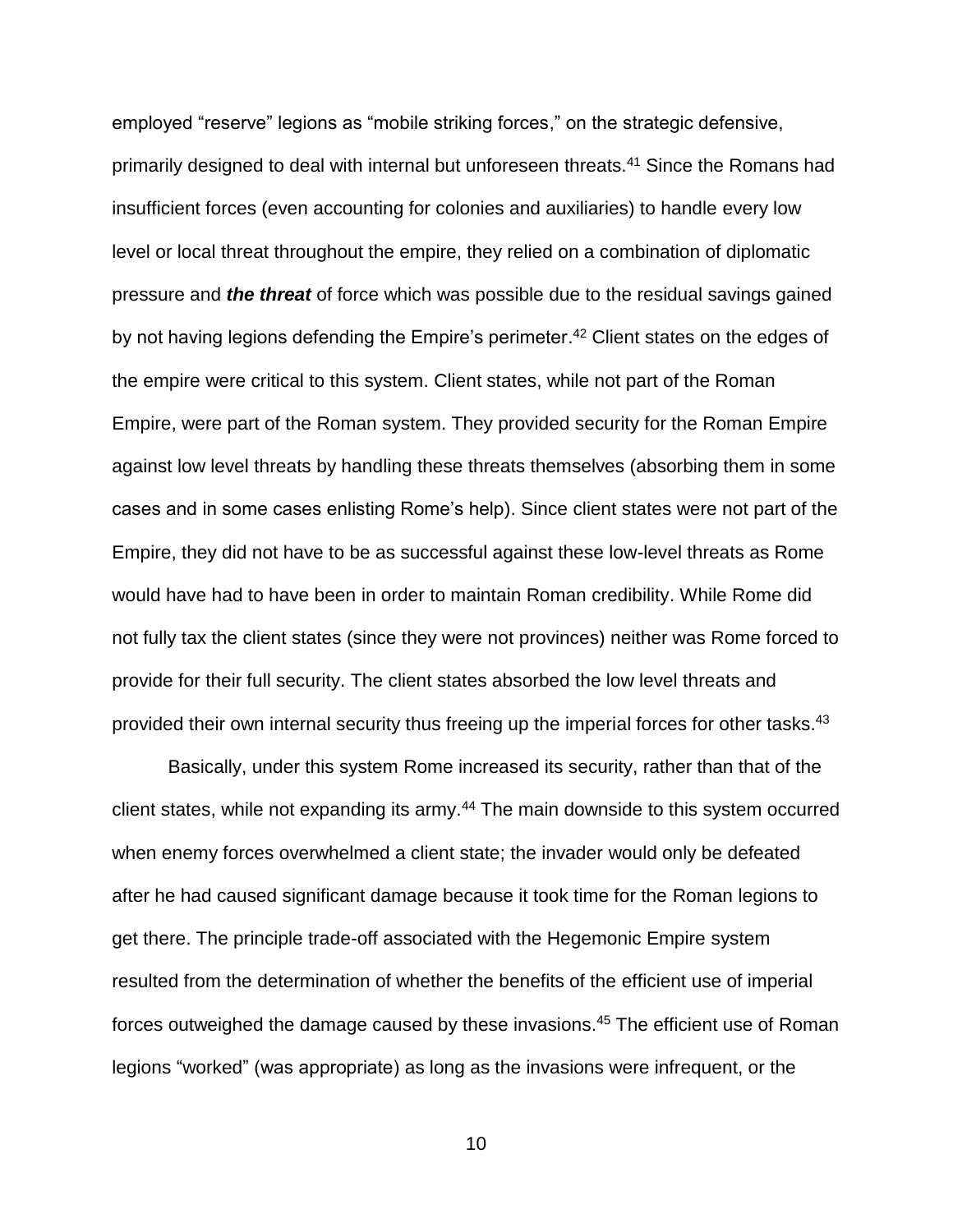damage was not significant (to Rome). However, the relationship between Rome and the client states did not remain static. Beginning around A.D. 70, a series of complex political changes led Rome to annex the majority of its client states. This necessarily changed the relationship between Rome and the former client states, since they were now a part of the empire.<sup>46</sup> As a result, Rome adapted its defensive strategy to a preclusive territorial model.

Under the Preclusive Defense system, the Roman "central government" accepted responsibility for what had before been the responsibility of the client states, most notably internal revolt (now internal to Rome) and low level foreign threats. 47 Rome designed this system to ensure the peace and prosperity of the empire. Client states no longer existed—they were now a part of the empire.<sup>48</sup> The Roman Empire based this system on a balanced threat assessment that the empire faced both external and internal threats. In its simplest form it used a system of barriers against low-level and constant threats while mobile striking forces would fight and defeat conventional threats beyond the frontier—before they reached the barriers—thus the term "preclusive."<sup>49</sup> The barriers were not continuous across the entire Empire, nor in many cases were they even locally continuous; they served as a portion of a larger integrated system.<sup>50</sup> Despite the economy of force provided by the wall systems, there was less "disposable" or "residual" combat power available to Rome than under the hegemonic system, and so each military expedition had a higher relative cost (the hegemonic system had ready reserves and no forces committed to "frontier" defense). Overall, Rome had less power in reserve.<sup>51</sup>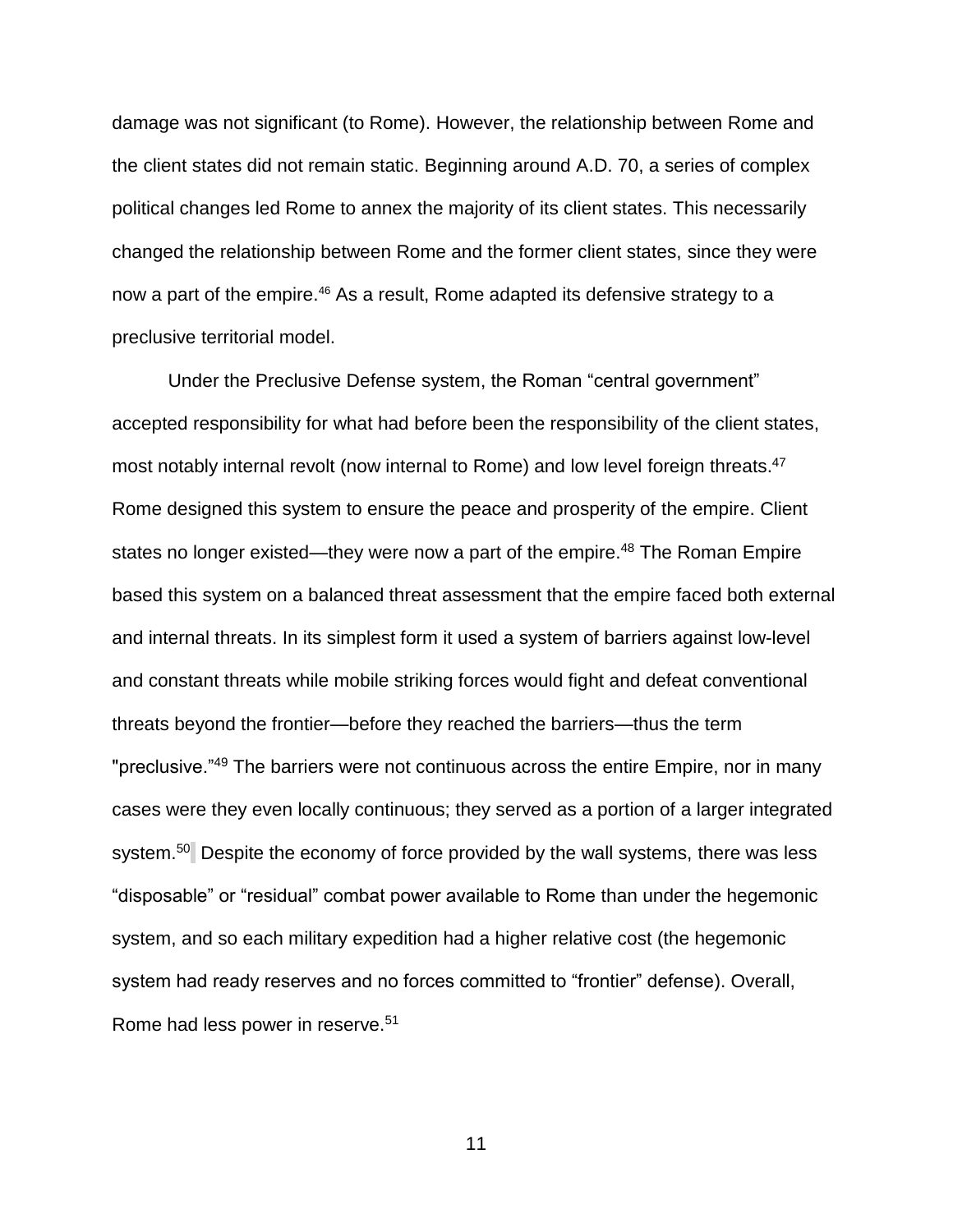Under the Preclusive Defense system, Rome accepted responsibility for both low and high level threats while overall security improved for its new provinces (former client states), but it came at a cost. Rome had less flexibility to deal with unforeseen threats or threats from unexpected areas. The Hegemonic model had identified major external threats and internal rebellion as the primary threat and left the low-level, external threats to the client states. Essentially the client states traded *their* space for time against major external threats. Rome itself remained untouched. This allowed Rome greater flexibility but the client states paid the price for invasions until Roman legions arrived—deterrence of external threat was primarily punishment based. Preclusive Defense on the other hand, while more expensive, sought to balance the risks and the approach. It attempted to preserve the integrity of Rome's provincial tax base, since any military disruption in the new provinces (former client states) now more directly impacted Rome, instead of impacting mainly the client states. Understanding that it faced both threats and that it was uniquely positioned to defeat both types, the Romans opted for this type of defense in order to better preserve their entire empire as a functioning whole. Preclusive territorial defense employed and paid for deterrence through both denial (frontier fortifications, their forces, and mobile strike forces) and punishment (mobile strike forces [again] and strike forces to attack beyond the frontier in a preclusive mode).

In one sense, the U.S. has been managing a hegemonic empire since World War II, initially intended to contain the influence or expansion of the Soviet Union (USSR). During that period, case studies involving Korea, Hungary, Czechoslovakia, and Iran demonstrate both the success and failure of conventional territorial deterrence and shed some light on the nature and possibilities of deterrence in the modern world.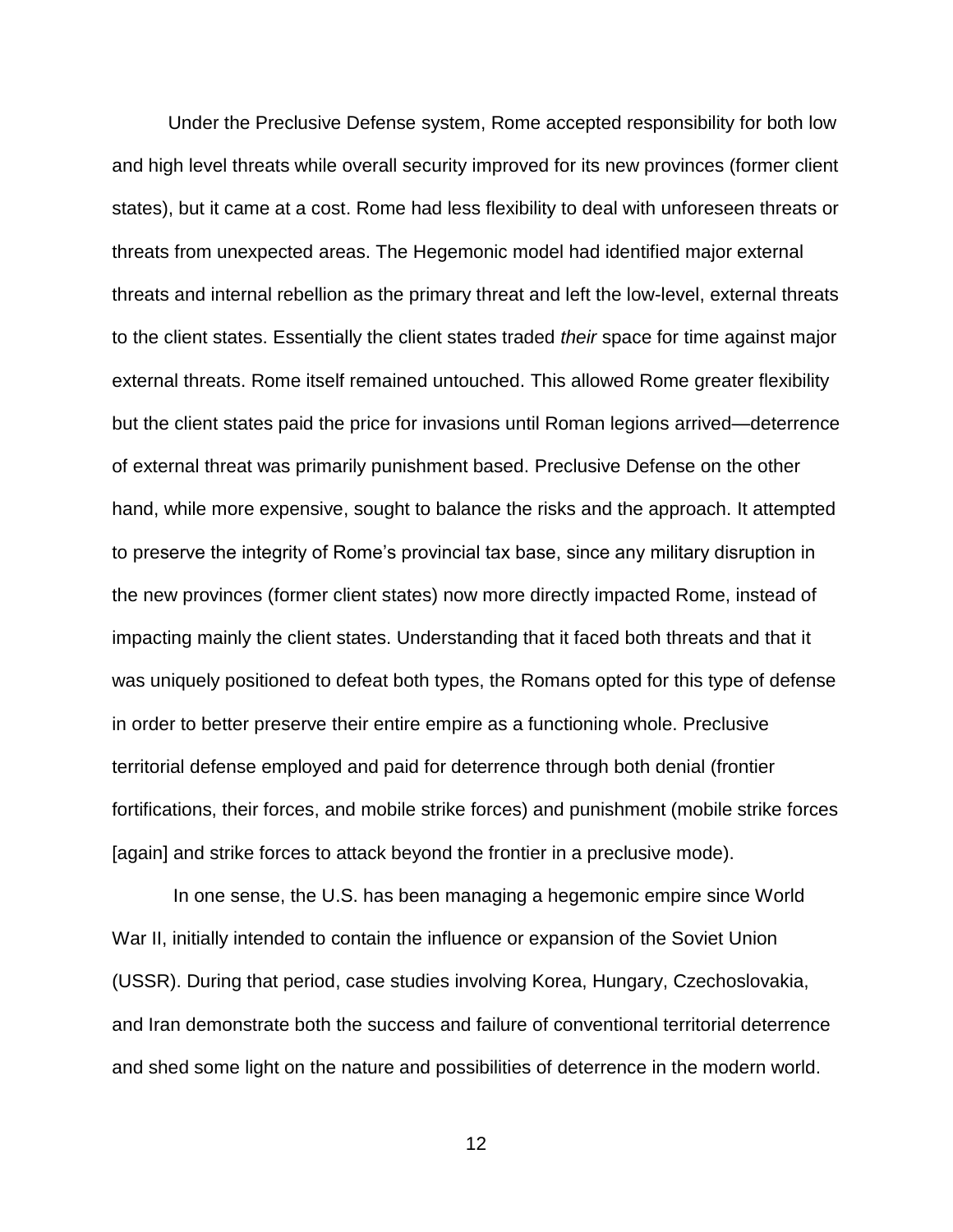This analysis will contribute to determining under what conditions, what kind of forces, using which concept of force employment best deter.

North Korea invaded South Korea on June 25, 1950 and by June 28<sup>th</sup> had captured Seoul, the South Korean capital. The South Korean Army steadily retreated south on the Korean peninsula. The U.S. President, Harry Truman, did not decide to commit U.S. ground forces until June 30<sup>th</sup>; they first came into contact with North Korean forces on July 5, 1950.<sup>52</sup> Although the U.S. did intervene in Korea, that was not the plan. Well in advance of North Korea's actual invasion, the U.S. had decided that it would not become directly involved militarily (except by providing training and equipment) to South Korea, even in the event of a North Korean invasion. The U.S. simply could not actively combat communism everywhere. Essentially the U.S. government decided that South Korea was not a vital or important interest; the U.S. was far more concerned about China, Taiwan (Formosa) and Japan.<sup>53</sup>

Since the Soviets and the Chinese, North Korea's main allies, wanted to avoid direct confrontation with the U.S., the U.S. did not effectively communicate its concern.<sup>54</sup> Debate surrounds the role that the U.S. had in attempting to discourage North Korea's invasion, but both Joseph Stalin, the Soviet leader, and Mao Tse-tung, the Chinese leader, agreed to allow North Korea's offensive.<sup>55</sup> It appears that neither Mao nor Stalin received the U.S.' intended message until after the invasion when the U.S.' originally vague message gained clarity.

In spite of its poor, or at best, mixed signaling, the U.S. intervened in Korea. Truman wanted to maintain worldwide U.S. credibility and he wanted to demonstrate to a domestic audience that he was tough on communism. Furthermore, he wanted to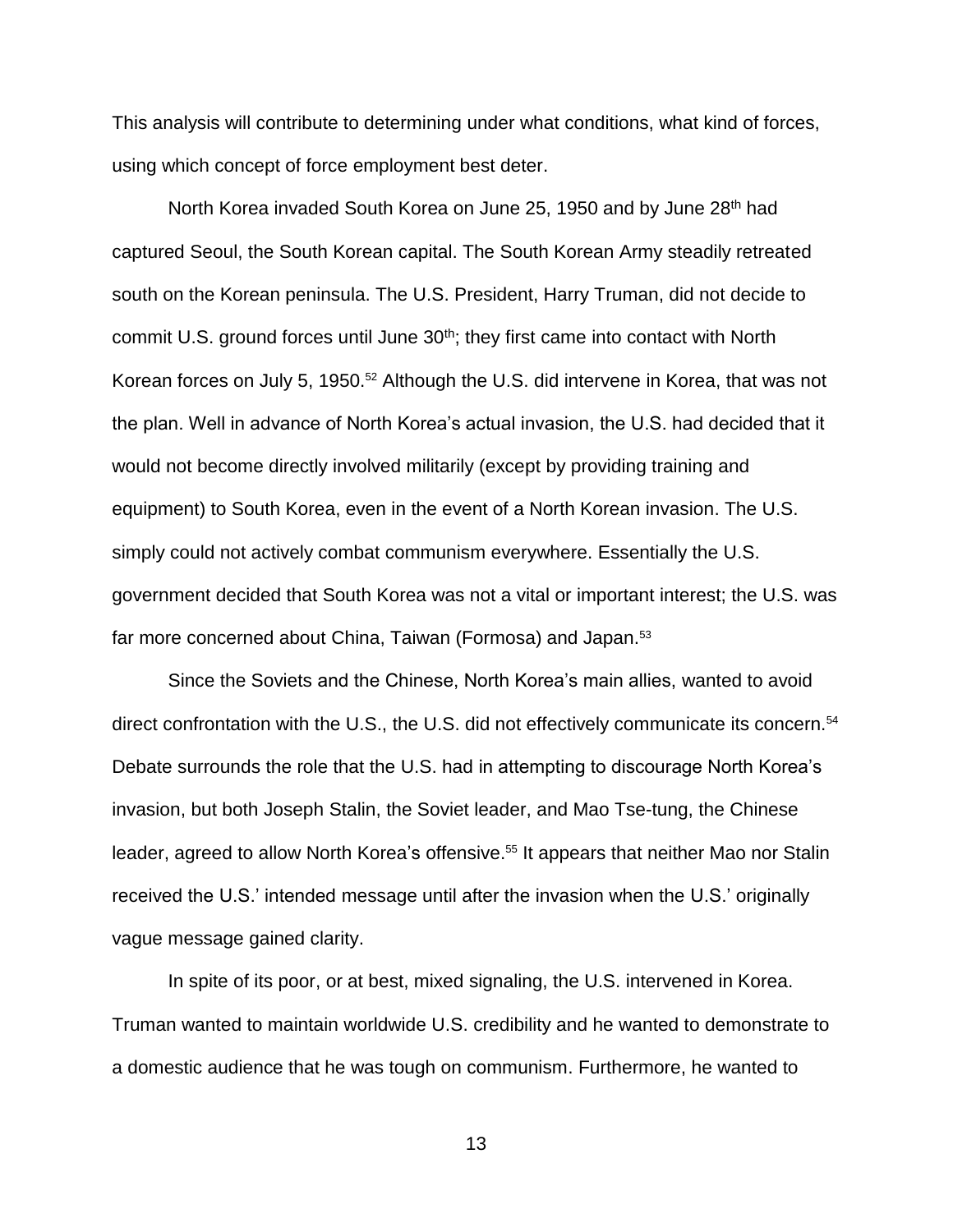avoid the taint of appeasement while re-assuring Europe that the U.S. was prepared to defend Europe rather than liberate it again. <sup>56</sup> While Truman initially approved air and naval forces support of South Korea, he did not commit ground forces until a week after the invasion, basing his decision on General MacArthur's June 30<sup>th</sup> suggestion that only U.S. forces could prevent North Korea from conquering the south. Until then Truman had only given the authority to establish a beachhead in South Korea in case all U.S. citizens had to be evacuated.<sup>57</sup>

The U.S. attempt at deterrence failed, if ever it intended to deter. Certainly deterrence by denial failed and the U.S. instead attempted to punish. Deterrence failed because of a combination of poor signaling (neither the Soviet Union nor China expected the U.S. to intervene) and because neither the Soviet Union nor China considered the U.S. a credible threat—they calculated that the U.S. could not generate sufficient force in Korea quickly enough to affect the outcome.

U.S. deterrence also failed in Hungary in 1956, and in a manner not unlike its failure in Korea. Political developments within Hungary led Imre Nagy, the Hungarian Prime Minister, to demand the withdrawal of Soviet troops, stationed in Hungary as part of its Warsaw pact agreement. When this did not happen Nagy declared Hungary's neutrality and its intention to depart the Warsaw pact. Soon thereafter, in early November 1956, the Soviets launched a major attack and crushed the revolution in four weeks.<sup>58</sup> U.S. signaling was weak—both before and after the Soviet invasion. It is even questionable, much like in Korea, whether the U.S. attempted to deter Soviet intervention in Hungary at all. However, unlike Korea when the U.S. did intervene, in Hungary, the U.S. chose not to intervene. Part of President Eisenhower's calculus was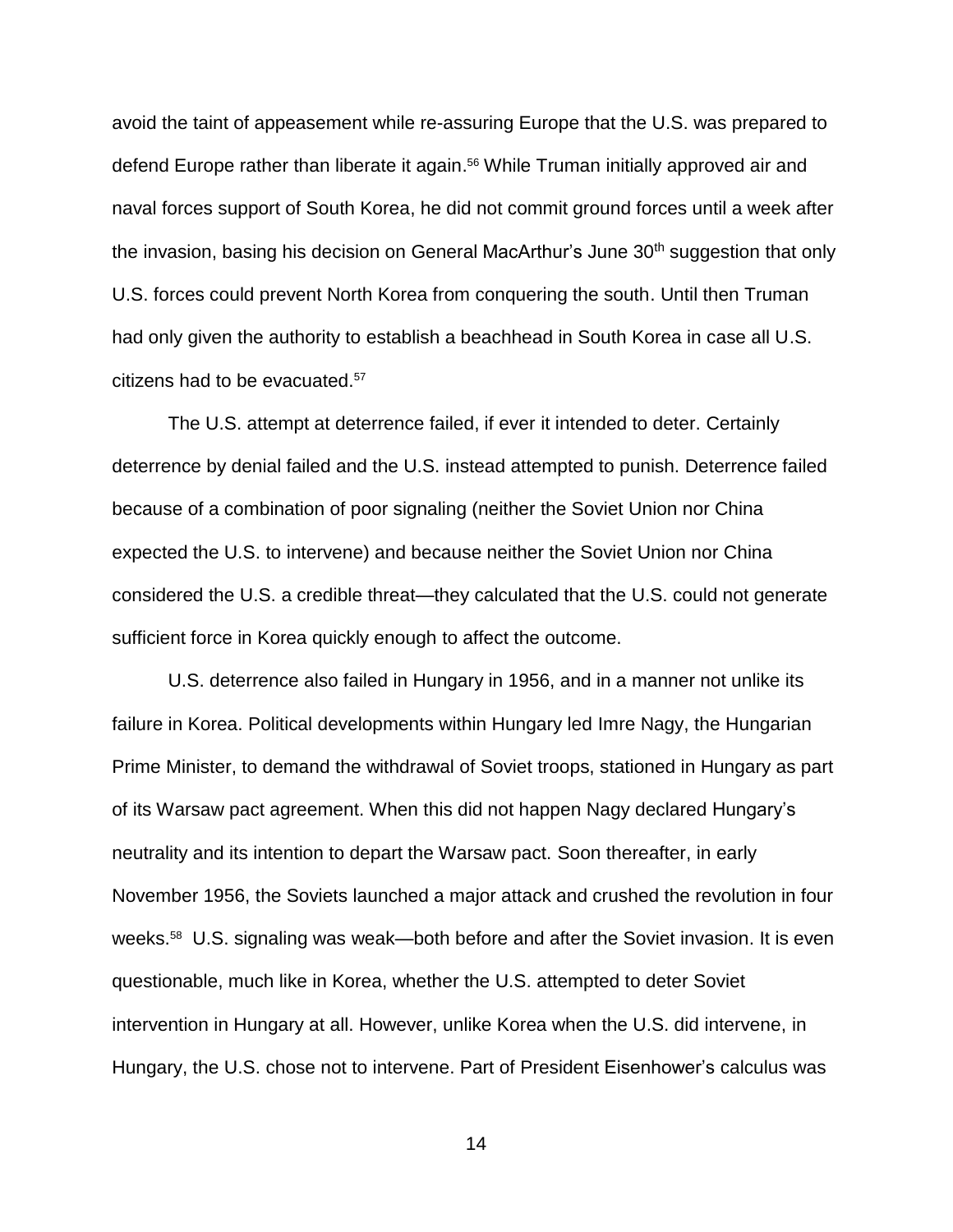whether the U.S. even had the capability to realistically intervene, short of nuclear punishment, which was being revealed as inappropriate to regional crises. 59

During the Soviets' internal debates concerning intervention in Hungary, they expressed great concern about the U.S. reaction, particularly in regards to nuclear weapons. However, in the days leading up to the critical point of the Hungarian revolution (Nagy's announcement), the U.S. communicated to the Soviets (in the form of three public statements—October 27-29) that the U.S. had no desire to make Hungary an ally.<sup>60</sup> This removed any doubt regarding U.S. intentions and its ability to deter or punish.

The U.S. chose not to intervene (punish) for several reasons: President Eisenhower was primarily concerned with the Suez crisis. He assessed that the U.S was in no position to act unilaterally and the Europeans were unlikely to play an active, unified role; he did not want to provoke the USSR as they were potentially facing a loss in their East European security arrangement (Warsaw Pact); and the U.S. did not have any direct commitment to Prime Minister Nagy, the new Hungarian leader.<sup>61</sup> In this case conventional deterrence failed partially because the U.S. knew it lacked a credible threat and made this clear through its signaling. Secondly, the U.S. was already consumed by the Suez crisis, so perhaps much like military power which, as soon as it is applied is consumed in use and cannot be used elsewhere, so too can attention be. Regardless, deterrence failed—the U.S. removed any credible threat by signaling a lack of interest; this gave the Soviets a free hand.

Czechoslovakia in 1968 provides another example of deterrence failure in the Cold War era. In order to prevent a Czechoslovakian reformist government from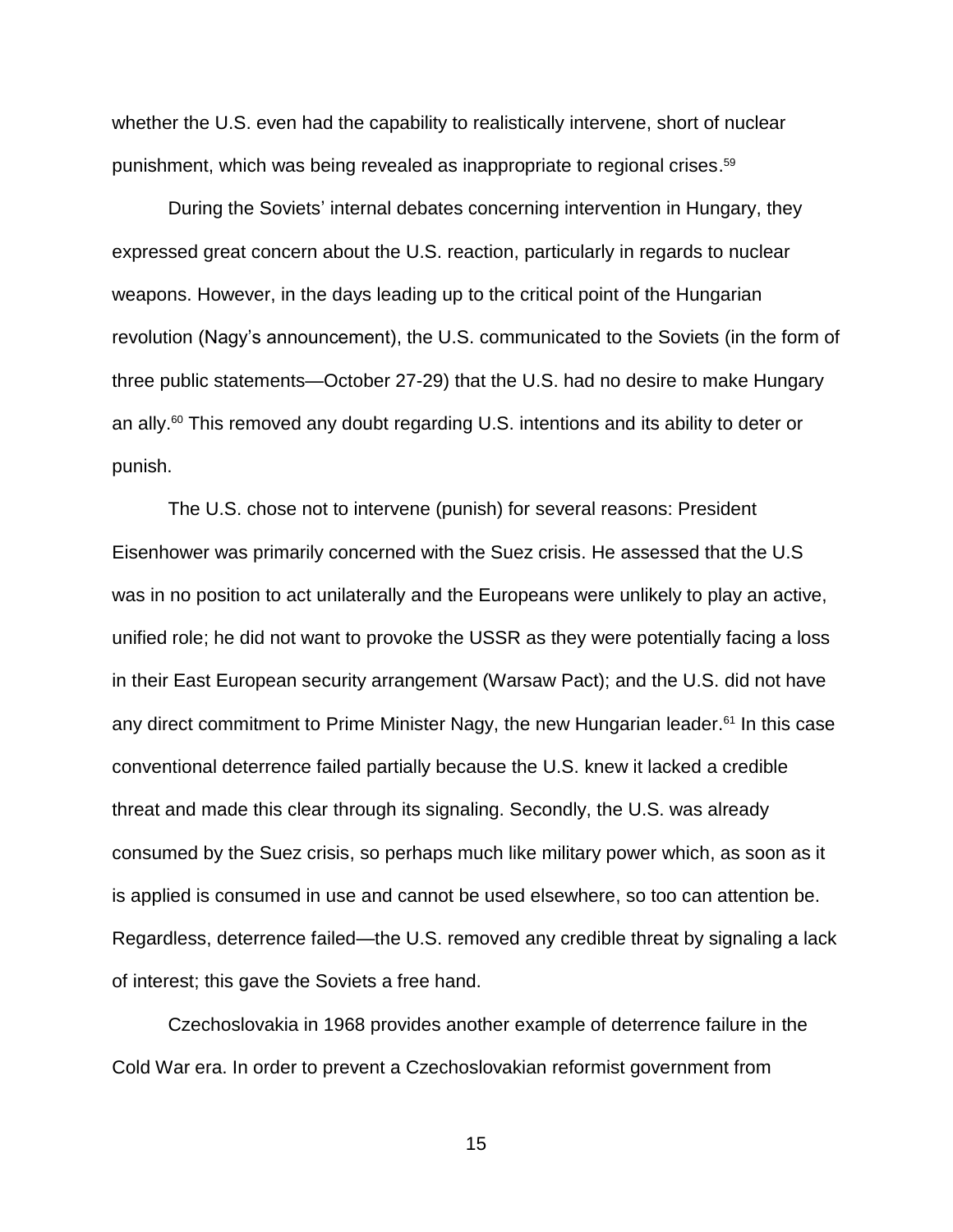continuing in power, on August 20, 1968, the Soviet Union and several Warsaw Pact allies invaded Czechoslovakia. Worried that other states under Soviet influence would follow Czechoslovakia's reform agenda, the Soviets quickly dominated the country and emplaced a friendly government. 62

Similar to both the Korean and Hungarian cases, communication and signaling played an important role. Beginning in 1966, well before the events in Czechoslovakia, the U.S. signaled a desire to improve relations with the Soviet Union or at a minimum to reach some level of détente; little resulted from these desires. Then in late July of 1968, during the period of Czechoslovakian unrest immediately preceding the Soviet intervention, U.S. Secretary of State Rusk communicated to his Soviet counterpart that the U.S. had no role in inciting or encouraging the Czechoslovakian unrest—this likely increased the likelihood of Soviet intervention. <sup>63</sup> Similarly, U.S. forces in Europe received orders to avoid provocative actions on the Czechoslovakian border (like increased presence or patrols) that could be construed as supporting the unrest.<sup>64</sup> The lack of action on the part of U.S. forces may have had a reverse-deterrence effect. Regardless, it provided a clear signal to the Soviets that the U.S. was not particularly concerned with Czechoslovakia.

Again, consistent with its signaling, the U.S. attempted neither to deter through denial nor punishment. Several external factors contributed to the U.S. not seriously considering intervention: the U.S. had just endured the Tet Offensive in Vietnam and was experiencing increased domestic unrest, the Johnson administration was attempting to reach a level of détente with the Soviets, and the U.S. had established a precedent by not acting in support of other coups (Czechoslovakia 1948 and Hungary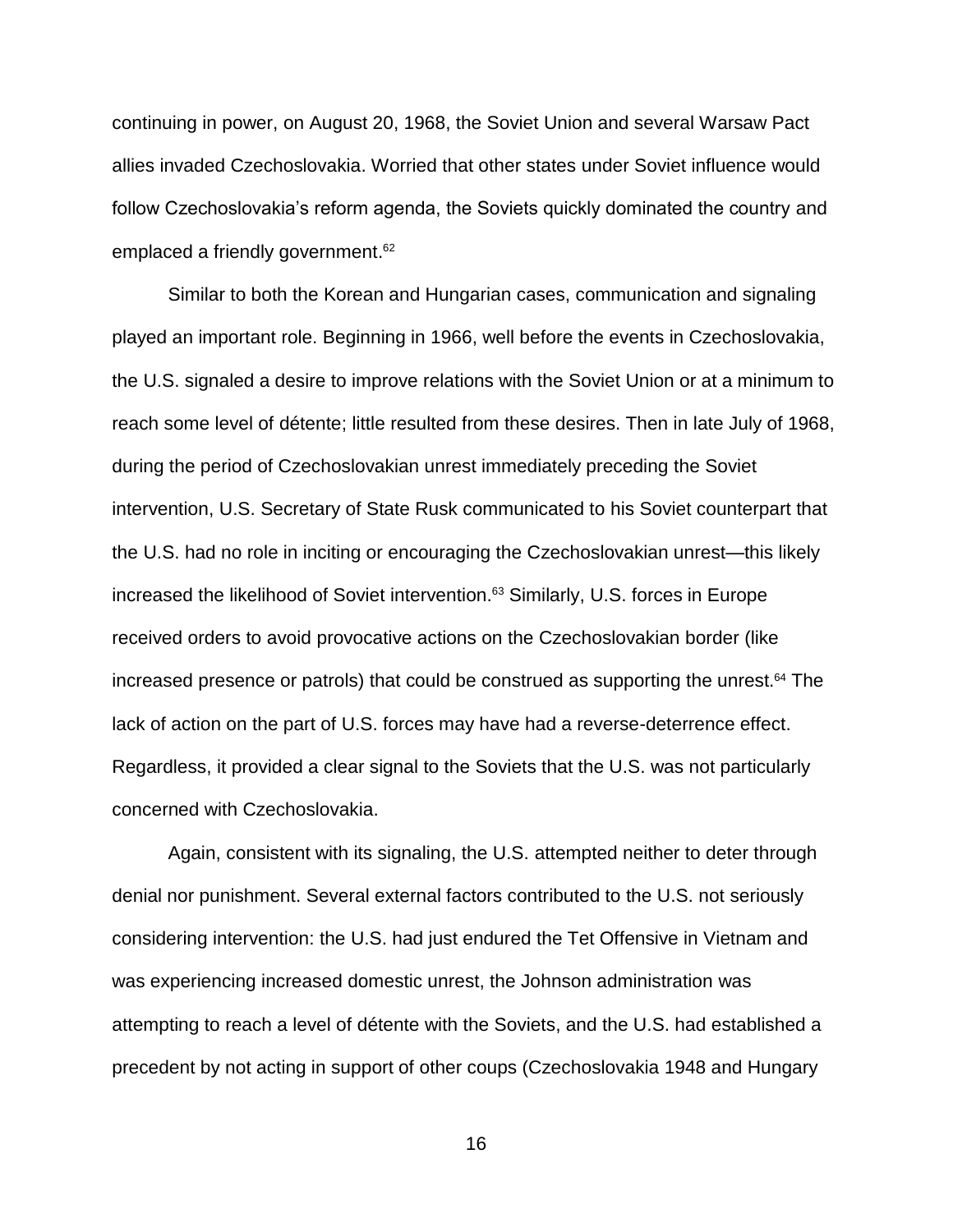1956). <sup>65</sup> Considered differently, the U.S. provided a clear signal that it was not trying to deter Soviet aggression. When the U.S. recognized that it did not pose a credible threat (it had neither capability nor will) it communicated its lack of interest to the Soviets, so there no longer remained a question of deterrence. This resulted in a better result, broadly, for the U.S. than if it had attempted to deter and then had its bluff called.

In contrast, one example where deterrence appeared to work was in Iran in 1946. Following the end of World War II, Soviet troops remained in Iran after the agreed-upon withdrawal date of March 1946 established during the Japanese surrender. The Soviets may have remained for several reasons, including a desire to make Iran a client state, to incorporate it into the Soviet Union, or merely to get oil concessions. Towards this end, the Soviets incited various elements within Iran to advocate independence for the area where Soviet troops were stationed and to generally spread unrest. When Iranian troops moved to quell the rebellions, Soviet troops blocked them. The Soviets also blocked food to Iran from the north and began increasing their troop strength. Only when President Truman notified three U.S. combat divisions in Austria to be prepared to deploy to Iran did the Soviets withdraw their troops in May of 1946. <sup>66</sup> This may have been supplemented with President Truman's supposed nuclear ultimatum to the Soviets, but this remains unsubstantiated. $67$  Regardless, this is an example of clear signaling and perhaps a case where deterrence (or at least compellence) worked. The punishment that the U.S. threatened was more than Stalin thought it was worth to risk.

These cases reinforce that deterrence is difficult to prove and in many ways relies upon clear communication. In only one of these cases, Iran, did deterrence "work" and even that is open to interpretation. U.S. forces may have been in a position to deter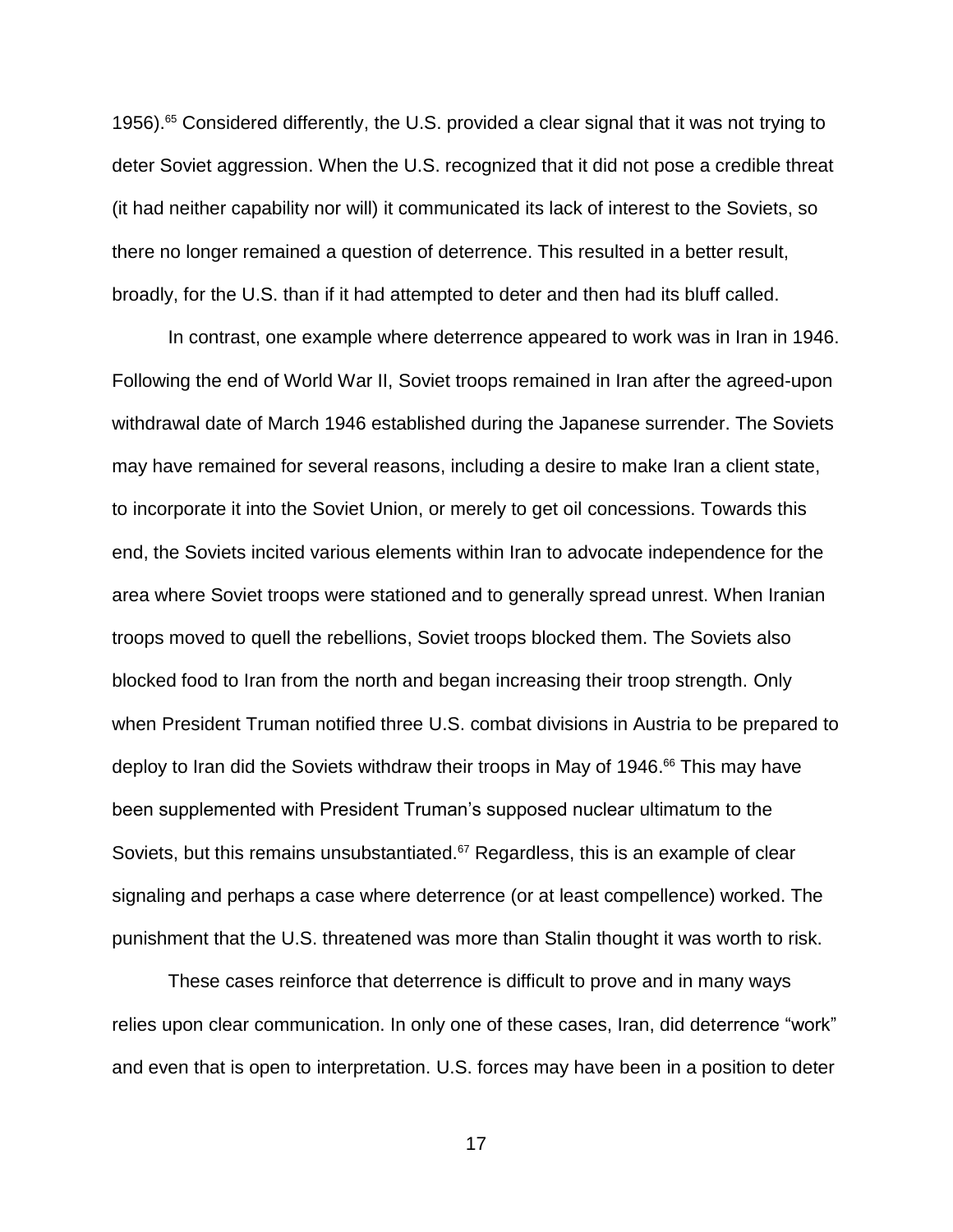in Korea, but neither the North Koreans, nor the Chinese, nor the Soviets considered them (or any of the other U.S. forces in the theater) a deterrent because the U.S. government appeared unwilling to commit them to combat on the Korean peninsula. U.S. action in Korea may have served to signal credibility in deterring future crises, but that conclusion remains speculative and mainly in the minds of the U.S. adversaries, or potential adversaries. This is the conundrum of deterrence: one cannot necessarily *know* that deterrence "worked." And indeed, U.S. troops were not a factor in the Soviet intervention in Hungary or Czechoslovakia—unless one makes a considerable stretch and contends that U.S. troops deterred the Soviets from expanding their intervention further into Europe—but there is no evidence of this in the Soviet intent. Only in Iran did the threat of a U.S. troop deployment (possibly underwritten by an overt nuclear threat) result in some sort of deterrence—more exactly compelling the Soviets to remove their troops.

In each of the cases, however, communication played a critical role. In Korea, the U.S. did not communicate clearly the importance it (later) placed on South Korea. This may have been because the interest was not necessarily South Korea itself but rather the spread of communism and the U.S. failed to realize this until after the invasion. In Korea, however, the U.S. signaled a lack of interest but then intervened to punish (deterrence through punishment) when its original (weak) attempt at deterrence failed. In both Hungary and Czechoslovakia, the U.S. signaled to the Soviets that they would not intervene—so deterrence was not a factor in these cases. However in Iran, the U.S. signaled very clearly that it expected the Soviets to withdraw, and reinforced this signal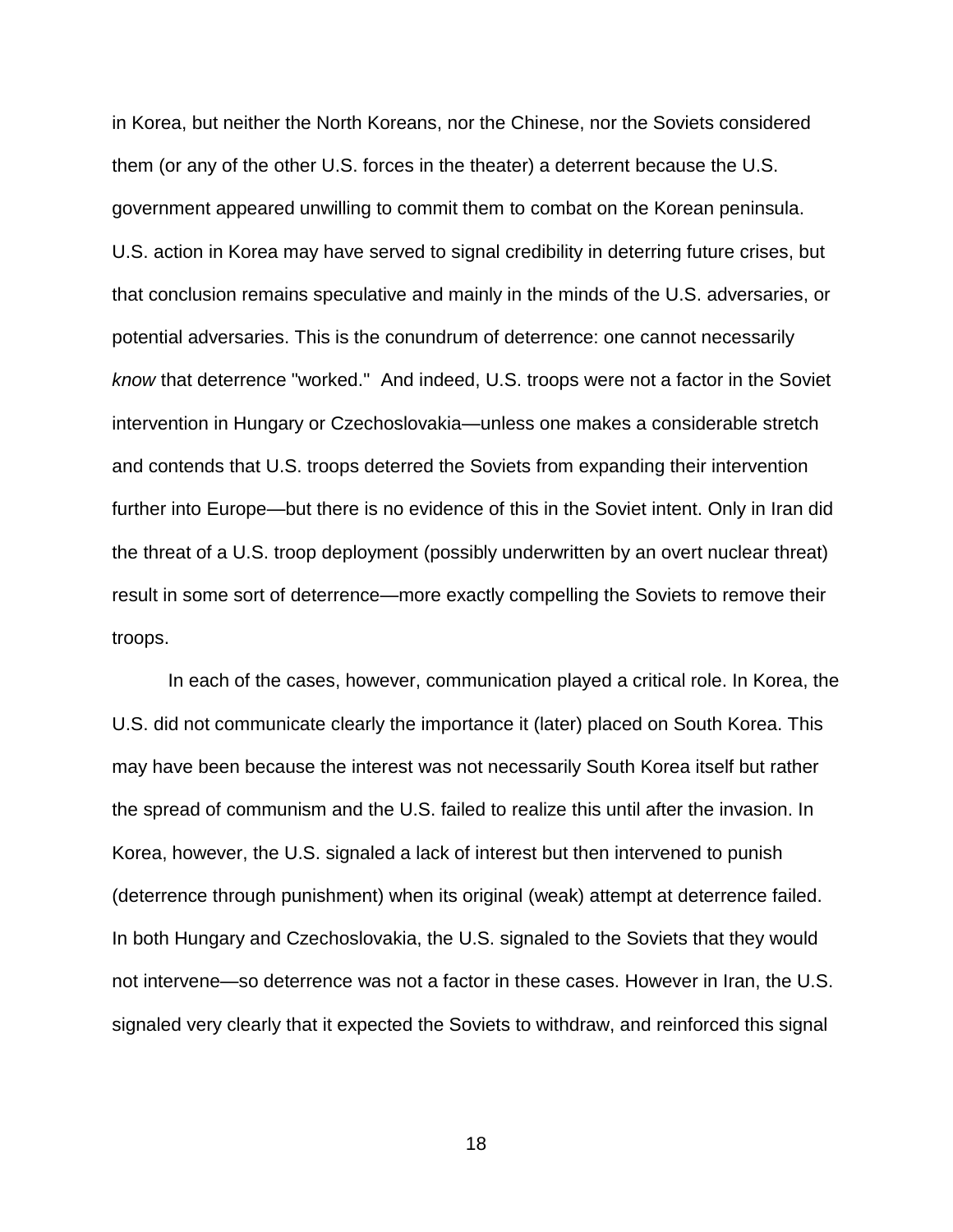by alerting three combat divisions (possibly reinforced with a nuclear ultimatum). In this case, it worked.

Interestingly, each of these cases can also be understood through Luttwak's analysis of Roman frontier policy. In Roman territorial empire terms, both Czechoslovakia and Hungary represented non-client states beyond the line. The U.S. had neither the obligation, nor had it signaled the intent to deter Soviet interference in those countries, and so the U.S.' broader credibility as a deterrent power remained intact. In contrast, the U.S. treated South Korea much like a client state in the Roman hegemonic system, expecting South Korea to absorb its own defense costs. A major invasion, however, precipitated a "punishment" response from the U.S., greatly enhancing U.S. deterrence credibility, but also putting the U.S. in the position of enforcing a territorial line, effectively transitioning to a territorial defense of South Korea. As a result U.S. troops have defended the Korean frontier for more than fifty years, at substantial cost.

Both the Roman models and these more recent cases of deterrence must also be compared to the current situation in Europe and the Russian and U.S. land force dispositions there. Comparing Russian and U.S land forces demonstrates that the U.S. currently has insufficient forces to deter Russia in Europe. This imbalance, then, suggests a need to re-assess the U.S. approach by applying the Roman experience, deterrence theory, and the previous case studies.

Russia has fifty-two Battalion Tactical Groups (BTGs, smaller than, but comparable in terms of capability, to a U.S. Brigade Combat Team) divided between the two military districts that border Eastern Europe. They are likely able to quickly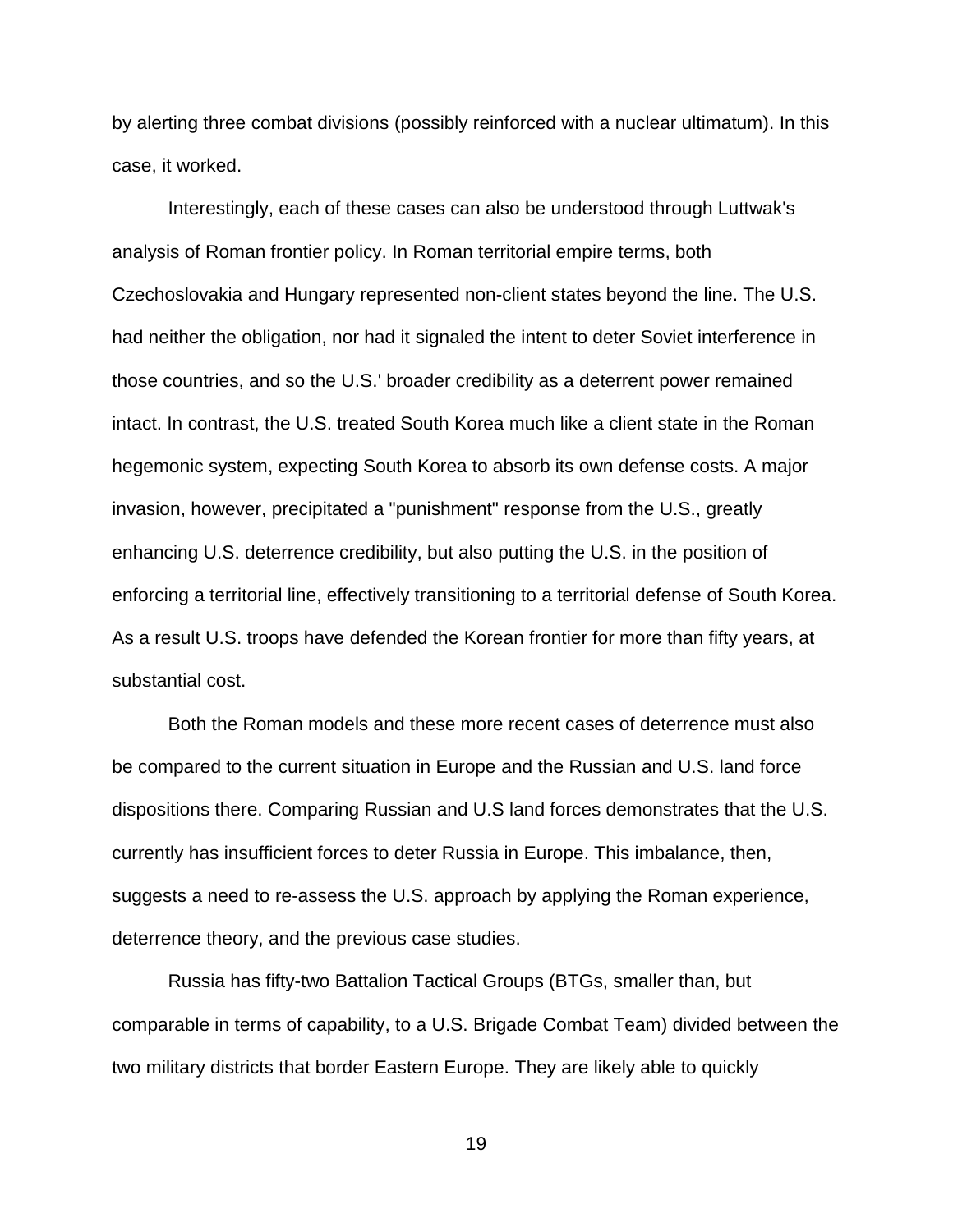concentrate forty BTGs for a particular offensive action, something they have demonstrated as part of several readiness exercises. Russia conducted multiple planned and no-notice exercises involving between 9,000 and 150,000 personnel from February 2014 to September 2015.<sup>68</sup> An analysis conducted by the RAND Corporation, as part of a wargame they conducted, developed slightly different numbers. RAND determined that Russia could concentrate twenty-two battalions (all mechanized, motorized, or armored with attached artillery) within a week for an offensive directed against the Baltics.<sup>69</sup> Likely some variation on these numbers reflects the conventional component against which the U.S. would have to array its own deterrent force.

According to the United States Army Europe (USAREUR) "Strong Europe" brief, the USAREUR headquarters includes a deployable army headquarters, a division-level mission command element, and various brigade level enabling headquarters (signal, sustainment, military intelligence). The deployable army headquarters comes from the USAREUR headquarters itself while the division mission command element rotates on a six month basis as part of the continental United States (CONUS)-based Regionally Aligned Force (RAF).

For maneuver, United States Army Europe can employ two combat brigades, an aviation brigade, as well as a rotational armored brigade. At any one time, these units are typically dispersed across Europe training and participating in exercises; they are not held in a large reserve nor are they explicitly deployed defensively. The theater sustainment command in Europe simultaneously supports these units as well as two other geographic combatant commands.70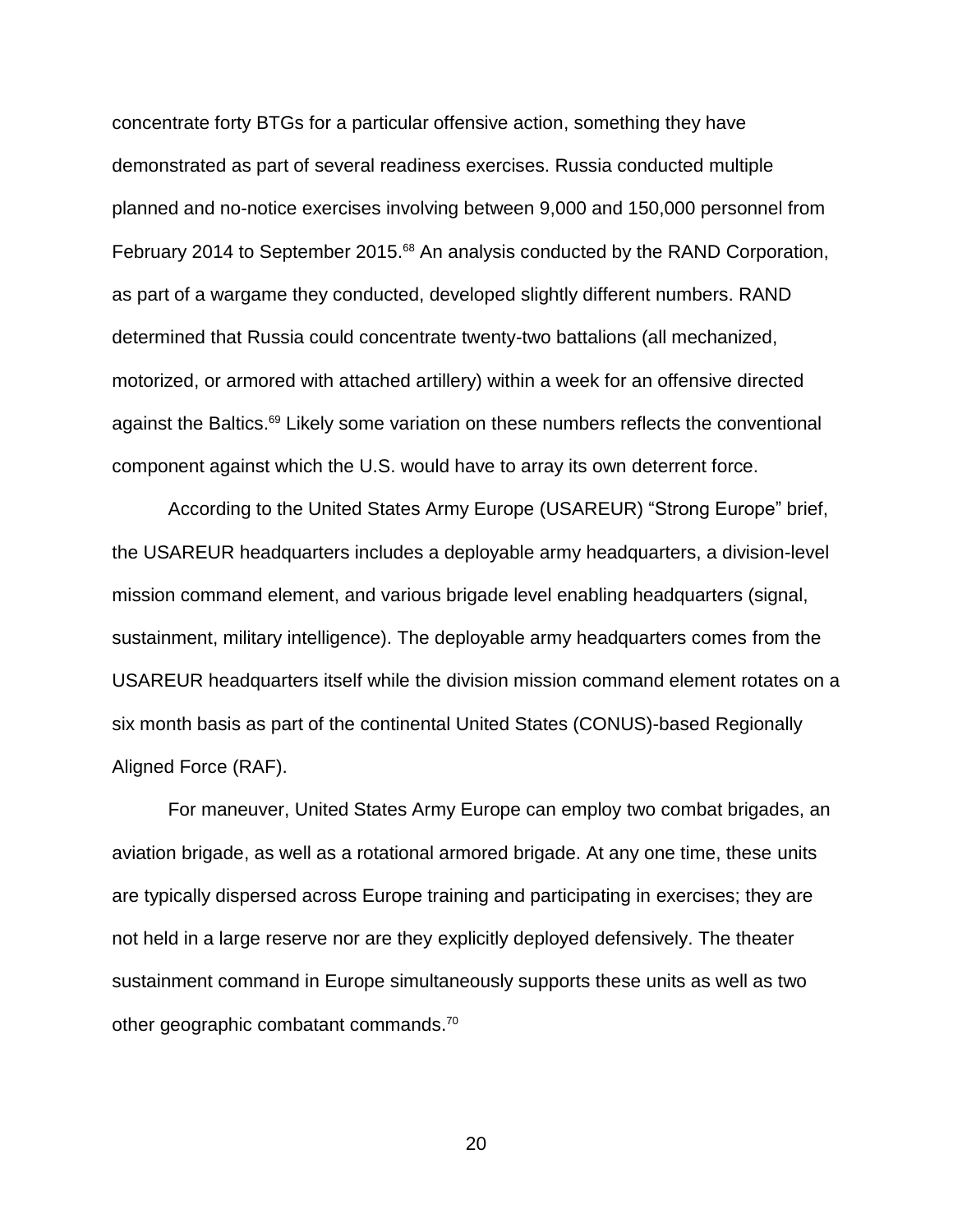In order to compensate for their relative shortage of troops (in comparison to the Russians) U.S. land forces undertook several initiatives to reduce their crisis reaction times and to increase their relative force level. To reduce reaction times USAREUR sought to improve their freedom of movement throughout Europe "enabl[ing] NATO's interior lines of communication," through readiness tests and by testing the CONUSbased global response force. To further reduce response times, USAREUR sought to emplace European Activity Sets (EAS) and Army Prepositioned Stocks (APS). The EAS (currently slightly less than an Armored BCT worth of equipment) allows an Armored BCT (ABCT) not based in Europe to train there without having to deploy their own equipment (a cost and time saver).<sup>71</sup> The APS, on the other hand (anticipated to consist of less than a division's worth of equipment) is generally not used for training and would be employed only in case of a crisis; the APS is more accurately regarded as war stockage. In combination with the EAS, the APS would provide a division-level capability by 2021.<sup>72</sup> Of this, likely only the EAS portion, a BCT  $(+)$  would be readily available, except in a crisis. USAREUR also embarked on a marked increase in exercises, particularly with allies, designed to increase interoperability and hence to increase available forces in times of crisis.<sup>73</sup> If allied armies can effectively fight together, then the Russians would face more than just U.S. land forces, they would also face the forces of other nations, either as part of NATO or separately (bi-laterally or multi-laterally).

Even accounting for USAREUR's measures to increase its own responsiveness, Russia maintains a significant numerical advantage in conventional land forces. Recall that Russia can likely concentrate forty BTGs (slightly smaller than a BCT) for a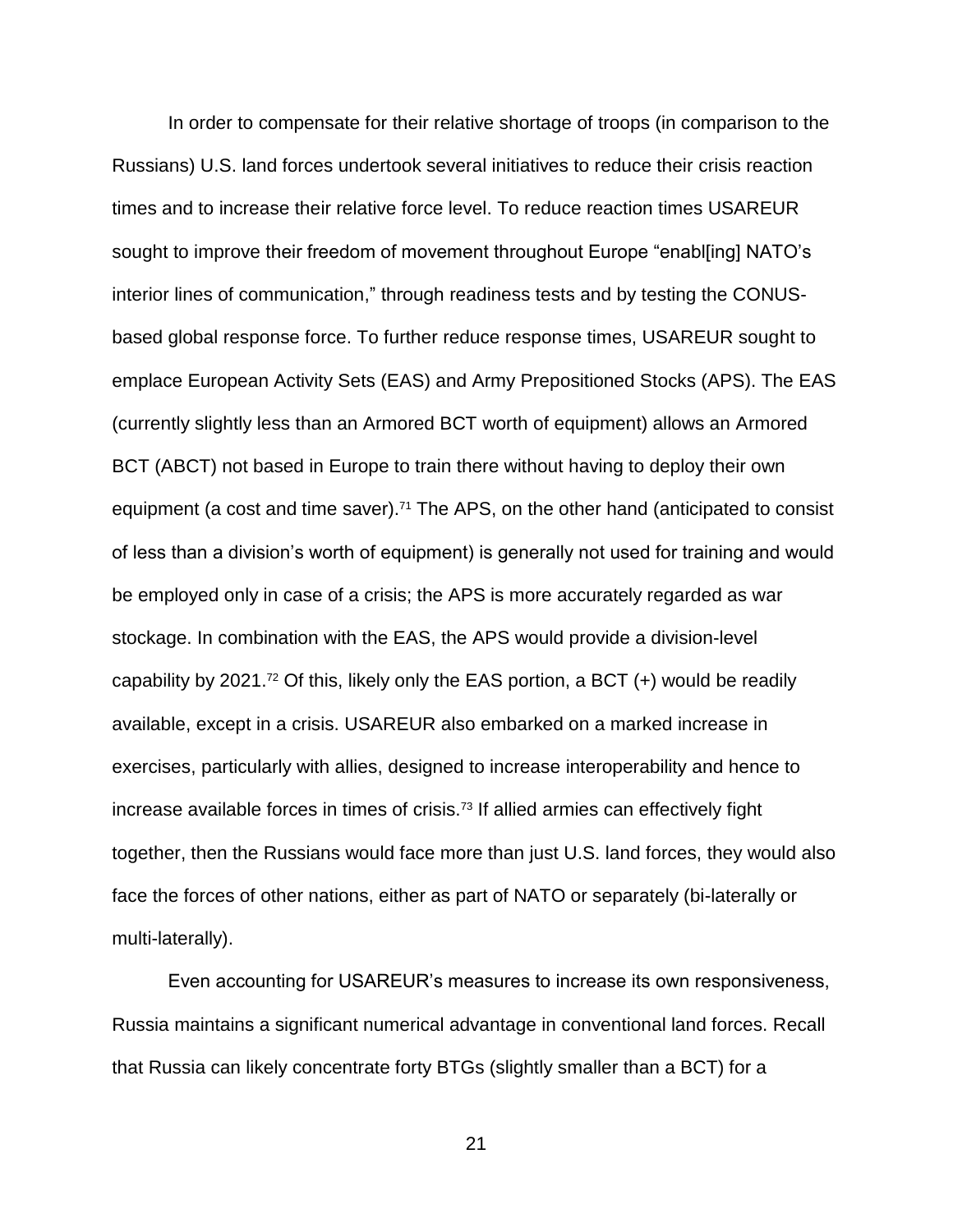particular offensive action while the U.S. can field three BCTs, composed of the two BCTs assigned to Europe and the rotational BCT (assuming it is neither deploying nor redeploying).<sup>74</sup> Based on analysis and data from the Center for Strategic and International Studies' (CSIS) recent publication, *Evaluating Future U.S. Army Force Posture in Europe* this is an insufficient deterrent force. CSIS validated the generally accepted 1:3 ratio of defenders to attackers by analyzing Russia's recent experience in eastern Ukraine. Applying the 1:3 ratio, the U.S. and NATO require thirteen BCTs; if NATO contributes five BCTs, then the U.S. must generate eight BCTs.<sup>75</sup> The RAND Corporation reached a similar conclusion following its recent series of wargames. RAND assessed that NATO could provide seven light BCTs (mainly from the Baltic states), which meant that the U.S. must produce six to seven BCTs, composed of at least three armored BCTs, in order to effectively deter Russia.<sup>76</sup> Clearly, the U.S. must generate more BCTs than it currently has stationed in Europe to present a convincing conventional deterrent to Russia.

With an understanding of the Roman models, the basics of deterrence, and some instances of deterrence in practice (successful and otherwise), how can one re-imagine the current problem of deterrence in Europe facing an assertive Russia. Based on its numerically insufficient forces resident in Europe and its apparent reliance on follow-on forces deploying from the United States to re-claim any territory that Russia may have seized as part of an aggressive act, it appears that the U.S. currently relies on a punishment model of deterrence.

In deterrence theory, deterrence through denial is preferable to deterrence through punishment because it removes the choice of the deteree—Russia. Deterrence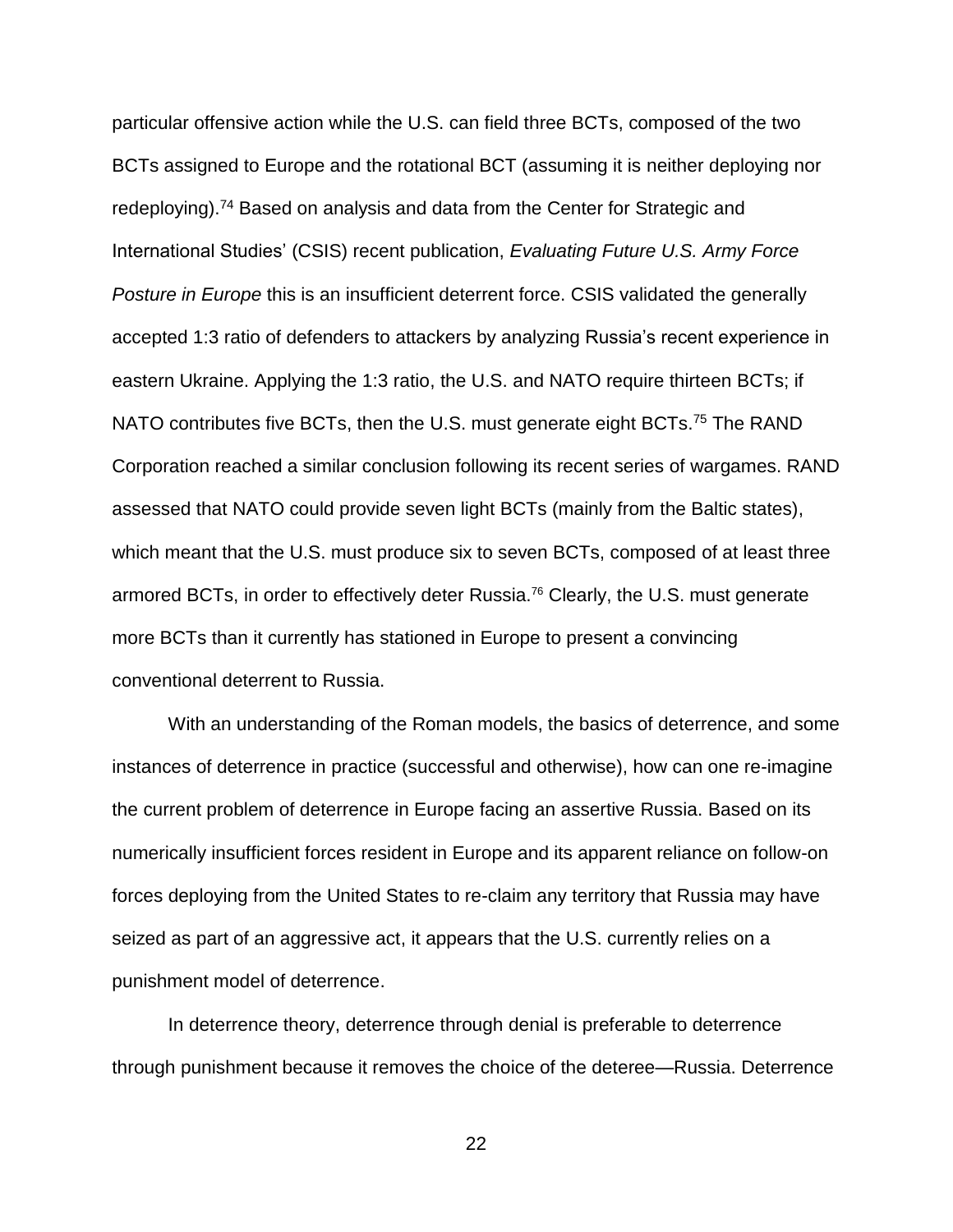through denial presents Russia with no realistic choice of whether or not to take a particular aggressive action (although of course Russia can always choose to not be deterred). Through denial, Russia is denied the option to be aggressive because it does not stand a realistic chance of success.

If denial fails then the U.S. must have the capability and the will to punish. Deterrence through punishment is not preferable since it involves more variables. Disadvantages include that Russia could decide what level of punishment it could endure (which could be quite a bit) and Russia likely could achieve limited objectives before punishment could be applied. Practically, if Russia overran and reinforced a portion of Central or Eastern Europe prior to the U.S. (and NATO presumably) meting out punishment, then the punishment may not be worth it. So, given the option, the U.S. should deter through denial.

Mearshimer's theory of conventional deterrence further reinforces these ideas by focusing on three main goals: avoid a fait accompli, aim for denial, or make a long war appear likely. Currently, the U.S. is not in a position to prevent a fait accompli nor is it practicing denial. The U.S. does, however, through the NATO alliance, make a long war appear likely as long as NATO remains united. However, relying on one out of the three elements of conventional deterrence seems an un-sound policy when the interests are vital; it would be far better to combine all three elements.

The Romans' Hegemonic model assumed that their client states would absorb low-level threats; if the threat elevated to a certain degree then the large central Roman reserve would deploy and repel (punish) the invaders. The Romans practiced deterrence by punishment, although with repeated "punishments" Roman credibility was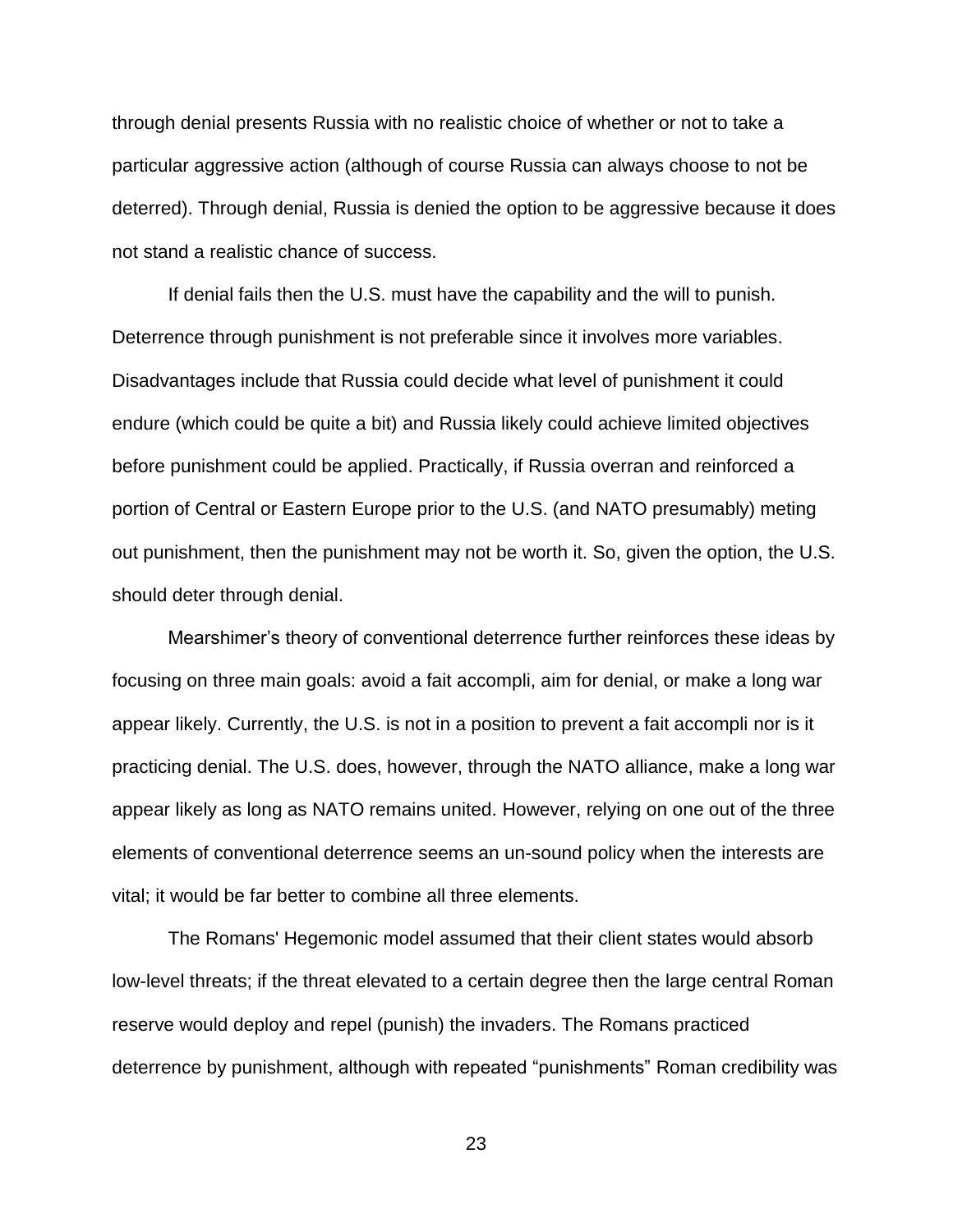very high and denial became more prevalent. Applying this to the current situation, two major factors inhibit the hegemonic model: (1) the U.S. does not have a large mobile reserve in Europe capable of punishing, so that force would have to originate in CONUS; (2) the NATO nations that this would involve are not prepared to absorb even low-level threats on their own. By the founding charter of the NATO alliance, an attack on one is an attack on all, so neither the U.S., nor likely NATO, would remain noncommittal while a NATO member absorbed a certain amount of destruction—the U.S. would become involved immediately. However, in order for the U.S. to bring its heavy, mobile punishment forces necessary to dislodge Russian forces from their gains into theater would take weeks or months.<sup>77</sup> Furthermore, these forces would have to overcome Russia's anti-access and area denial measures (A2AD). Although if the Russians used their A2AD measures against U.S. forces moving into the theater, they would lose escalation control dominance and would then likely be in an open (likely protracted) war with the United States (and NATO). The veil of subversion and obfuscation would be lifted.

Unlike in the hegemonic model, the Romans based their preclusive territorial defense system more on denial than on punishment, although both models contain elements of both. The Romans designed their territorial model against both an exterior and an internal threat. In this case the internal threat could be roughly approximated to the subversion inclusive in hybrid war. Although both models employed mobile reserves, the territorial model employed mobile reserves further forward, reinforcing other forces dedicated to frontier defense. Together these forces achieved deterrence by denial rather than punishment, but still retained the capability, if required, to punish.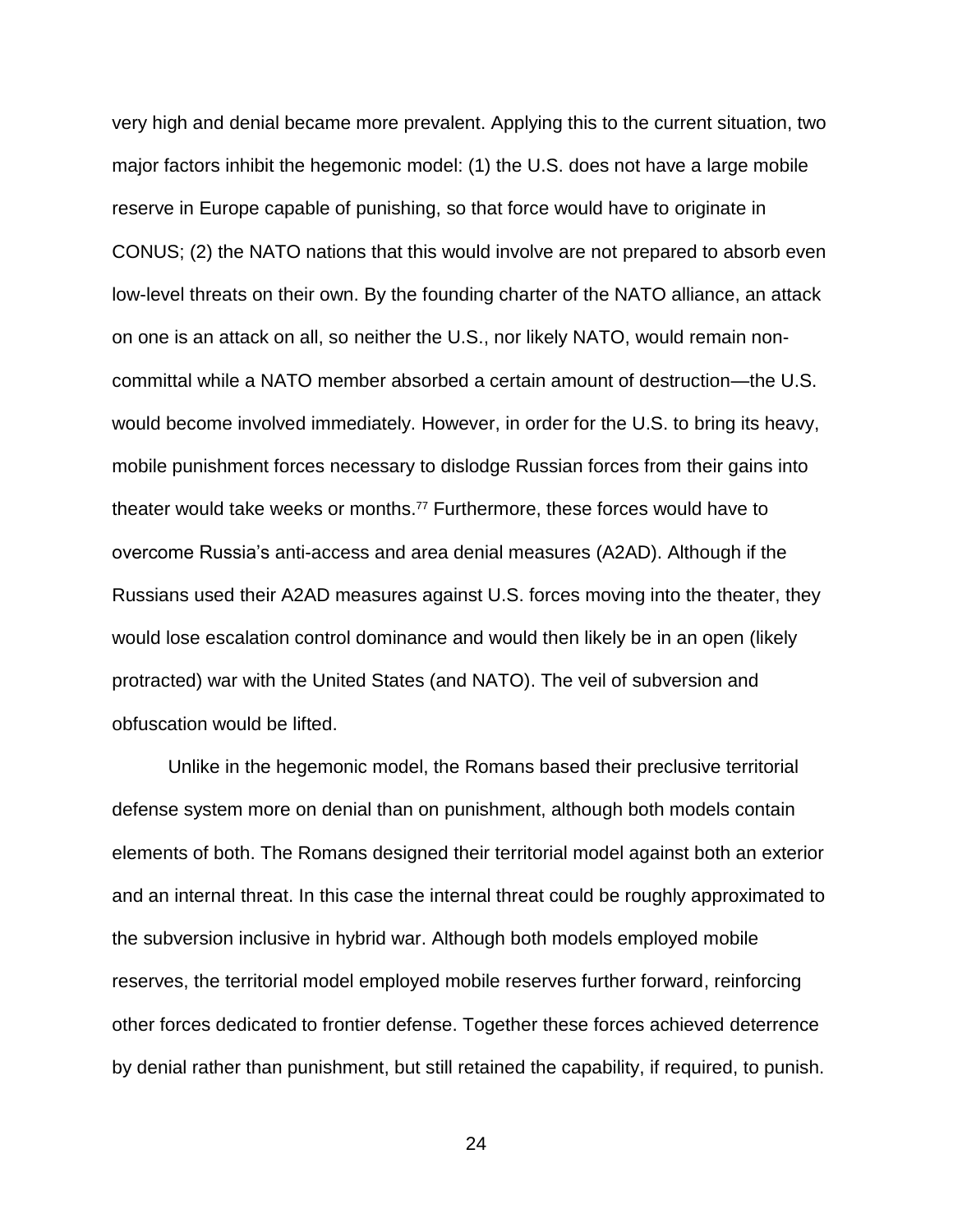The U.S. does not have sufficient forces to accomplish either of these missions separately. The American aversion to conducting pre-emptive attacks beyond its borders (as the Romans did), also undercuts this model. The U.S. is attempting to employ the territorial model, mainly using the NATO charter (as a demonstration of will) as a pseudo-denial measure because it does not have sufficient forces for frontier defense (on the proverbial wall) nor does it have a large mobile reserve. Therefore, similar to the hegemonic model, a "mobile" reserve would have to come from the continental United States. Effectively executing the territorial system requires two types of forces: those that could help handle internal unrest and those that could defeat a significant conventional invasion. Only the second type is currently marginally present.

U.S. treaty obligations force it to act as if it is employing the territorial defense model while lacking sufficient forces to achieve deterrence by denial and without the policy willingness to conduct pre-emptive attacks. U.S. force employment is more commensurate with the hegemonic model but lacks both a sufficient force level and the appropriate disposition to punish, and is bound to a policy that will not allow client states to absorb low-level threats.

The U.S. should base its deterrence on the territorial system, which is much more closely aligned with what the U.S. purports to do anyway. It would also resolve some of the inconsistencies between U.S. policy (vis-a-vis NATO) and its land force posture. In truth, applying the hegemonic model to a Europe with NATO would be attempting to fit a model to a reality that does not exist. It is not currently politically feasible for the U.S. to allow its NATO allies to absorb aggression and then liberate them later. With this in mind, it is important to remember that it is not just a conventional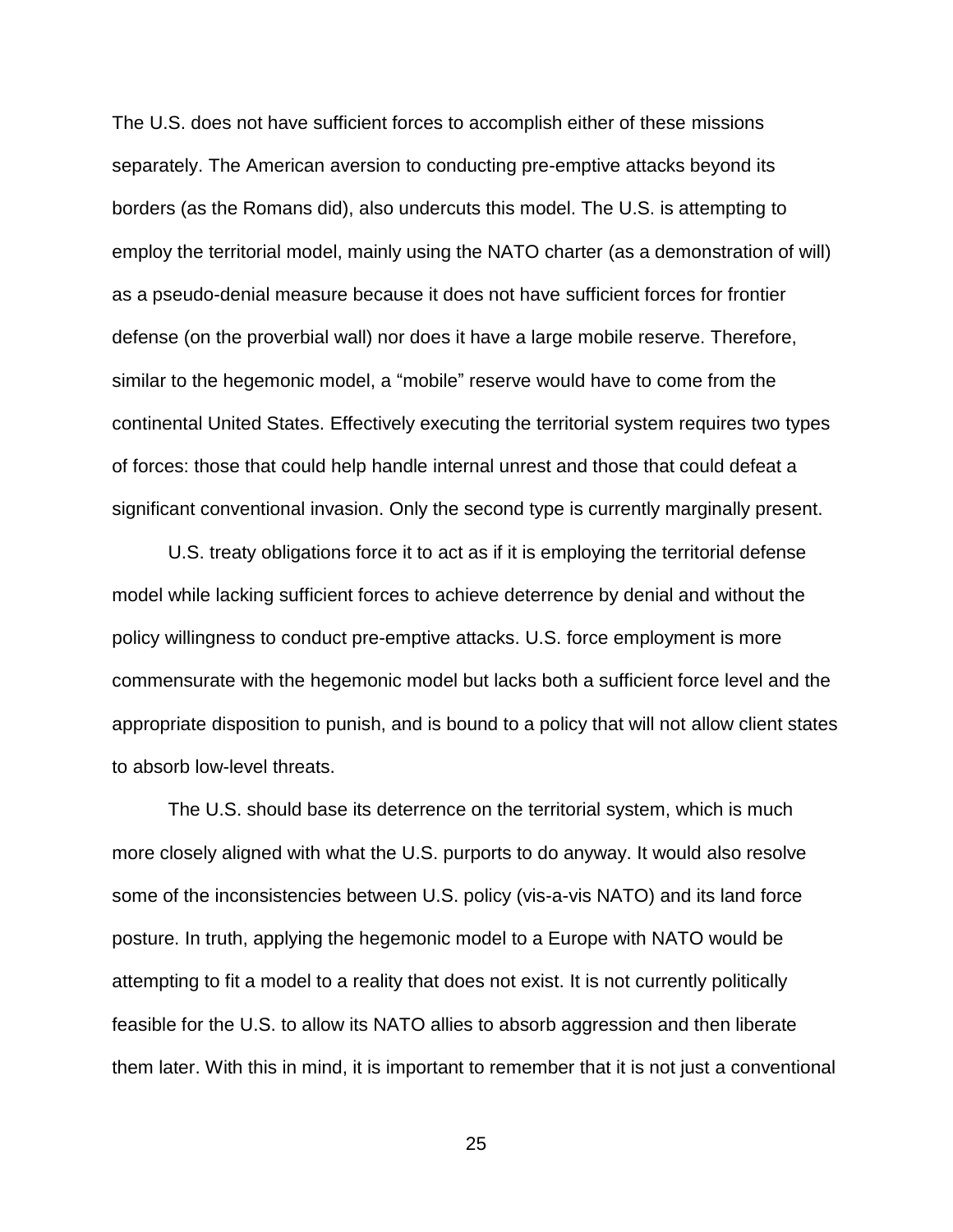force which the U.S. is attempting to deter; it is also the forces and capabilities resident in hybrid war.

To adopt a modified territorial system the U.S. must take several steps to modify force posture, types of forces, and authorities. First it must increase its investment in walls and barriers—not structural ones, but forces that would serve the same purpose as the Roman walls. This translates into forces that would assist U.S. allies against subversion. While infantry and armor units may play a role in this, elements within the U.S. government and law enforcement would likely be more effective. They could assist U.S. allies to strengthen themselves against subversion in a variety of ways: economically, through cyber defense, and through intelligence assistance. But that may not be possible because of various U.S. and related allied laws and authorities.

In addition to strengthening U.S. allies against subversion, forces (or capabilities) that can assist with reliable (and shareable) early detection of a Russian incursion or Russian-incited unrest in a country are critical. This would assist the U.S. and its allies by buying time and legitimacy for more robust deterrence measures. Enhancing the current state partnership program, whereby U.S. states send National Guard units to train with their partnered European nations, provides an excellent opportunity. American states could send dual capability forces and personnel (those that have both a civilian and a military role) to partner with their respective nations. This could increase both the nations' capability of combating hybrid threats while providing the U.S. military with some much needed niche capabilities in theater (although on a temporary basis). This may also require an altering of the relationship and authorities between the state partnership forces and the active U.S. forces in Europe.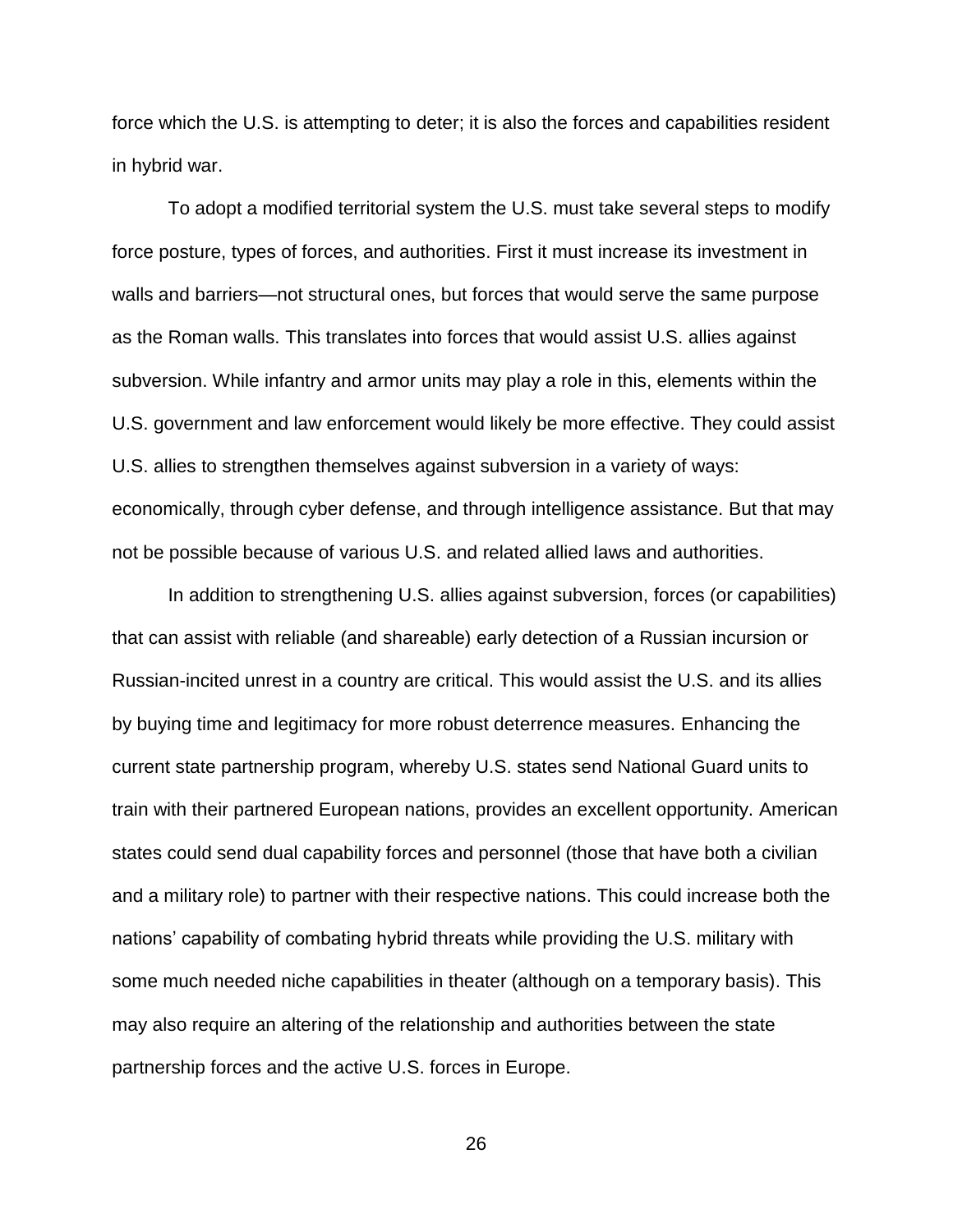If none of these proposals prove feasible, then land forces and their enablers could serve this dual role of strengthening against and detecting subversion. Furthermore, the land forces could disrupt the changeover between the Russian irregular forces and the conventional forces. Employing conventional forces in this role would require clear agreements with the host nations as well as refined Rules of Engagement.

The mobile strike force comprises the other critical component of the territorial defense model. This force should (ideally) remove from Russia's calculations the possibility of a quick blitzkrieg-type victory. Recall that to provide deterrence through denial (as opposed to punishment) the U.S. must generate between six (RAND wargames) and eight (CSIS 1:3 ratio) BCTs quickly or have them already in position. Since generating eight BCTs is more difficult to achieve and can be scaled downward more easily, the recommendations will use that target. Considering Russia's robust antiaccess and area denial capabilities most of these eight BCTs should be in Europe. Two BCTs are currently stationed in Europe, not including the RAF rotational BCT. Therefore, two additional U.S. BCTs should be stationed in Europe, bringing the total to four. A short-notice rotating force could be employed if tensions elevated (bringing the total to five). Another option for a fifth (or a sixth) BCT could be deployed to Europe on short notice—the Global Response Force (GRF) (an airborne, light Infantry BCT from the 82<sup>nd</sup> Airborne Division) could be deployed within ninety-six hours if tensions escalated significantly. Either of these forces could use the European Activity Sets (or the Army Pre-positioned stocks in the case of a crisis). The remaining two BCTs should be accounted for with EAS. This translates into a requirement for three additional EAS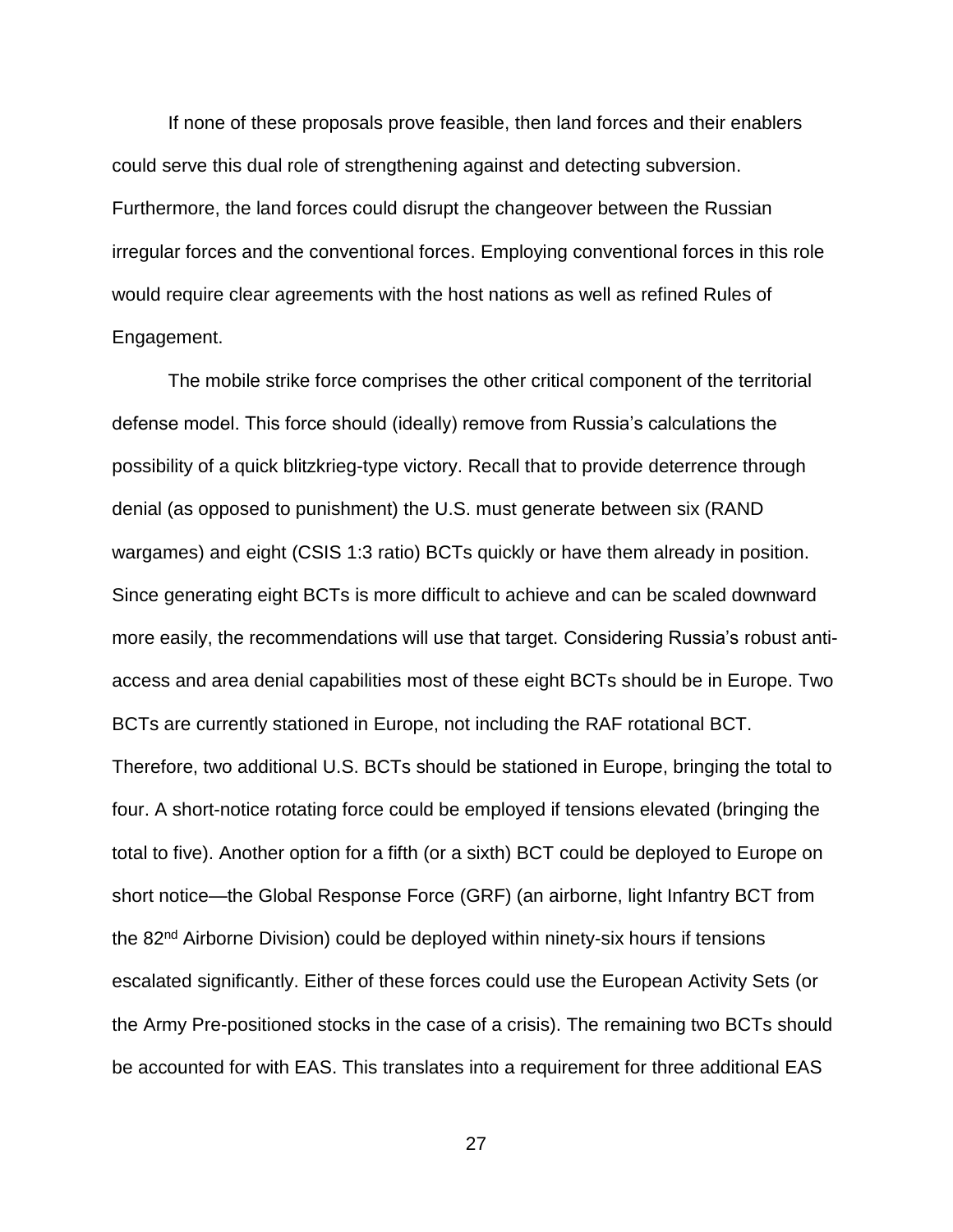in Europe (one already exists for the short notice rotational force, one required for the GRF, two required for the remaining two BCTs). The equipment sets could also be rotated or alternated with the APS for additional cost savings and efficiencies. The mobile strike force must pack a punch, must be mobile, and must be employable very quickly. These criteria suggest Armored BCTs (ABCTs) or Stryker BCTs (SBCTs) rather than light Infantry BCTs (IBCTs) because of their superior tactical mobility and greater firepower.<sup>78</sup>

These additional units will achieve deterrence through denial, prevent a fait accompli, make a long war appear likely, as well as have some potential to intervene between Russian irregular forces and conventional forces, but still leave a few capability gaps. A Joint Task Force (JTF)-capable headquarters to employ and synchronize the additional BCTs and other force enablers will fill many of the remaining capability gaps. Currently a division forward command post from the RAF performs these functions.<sup>79</sup> A JTF-capable division headquarters would not only improve the *integration* of enhanced intelligence, interagency, and multi-national elements, it would also provide some organic enabling capabilities including intelligence gathering, intelligence analyzing, and communications. Furthermore, the headquarters would provide a framework under which additional forces from CONUS (surge forces) and potentially NATO forces could operate. This headquarters could provide the intelligence, analysis, and forces required to identify and potentially interdict subversion by contributing to a common understanding of the situation amongst the U.S. and its allies thereby reducing the uncertainty/confusion upon which hybrid war relies for success. The headquarters could also assist in interdicting the transition between Russian special and conventional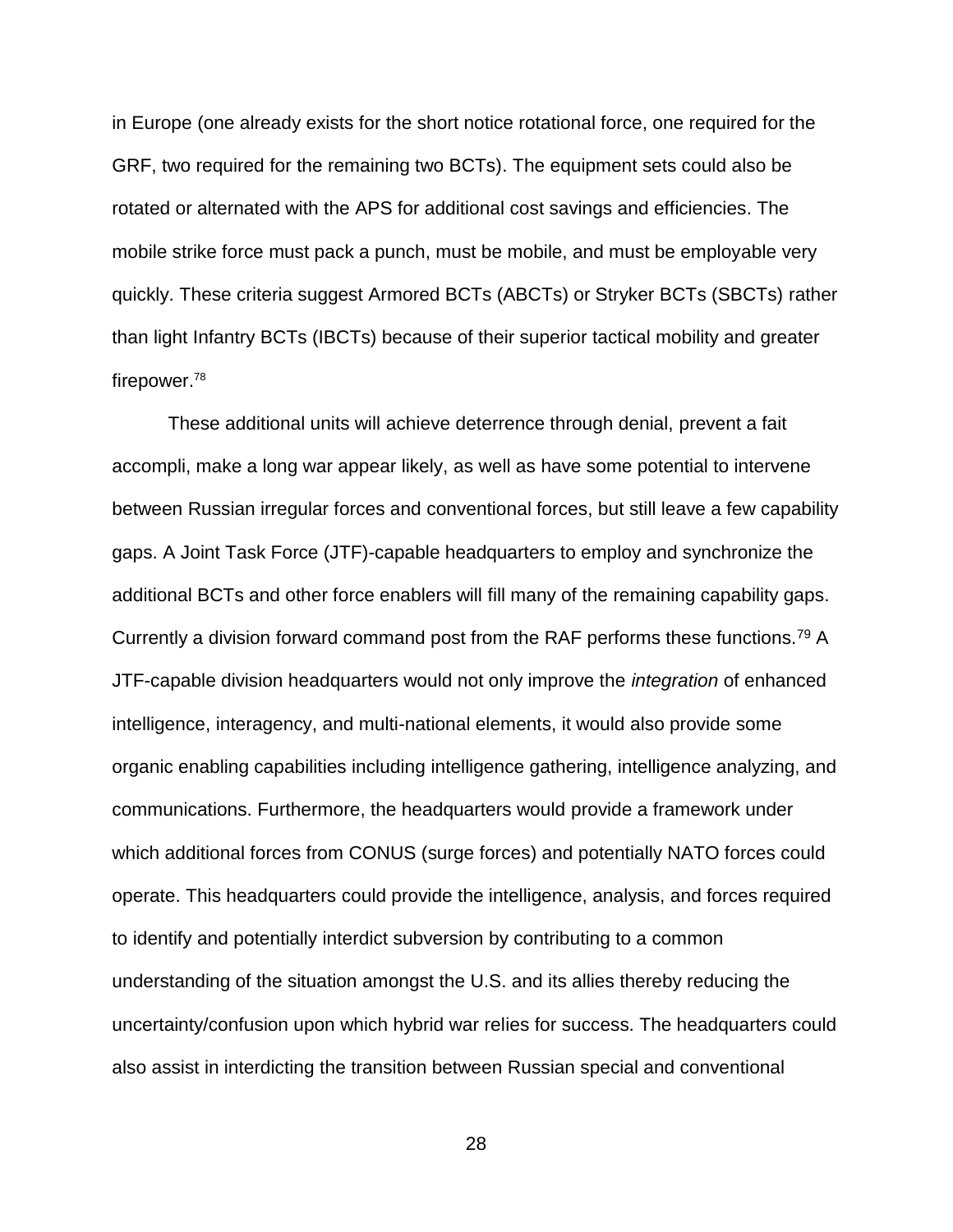forces by anticipating the adversary's moves, coordinating with allies, disseminating information, and synchronizing the positioning of troops.

With these improved capabilities in place, the U.S. must also communicate its resolve to deny Russia an easy victory against any NATO nation, and even in some respects against non-NATO countries. The U.S. should maintain its clear, unambiguous communication strategy regarding NATO. The clearest communication of U.S. resolve with respect to NATO is the positioning of additional U.S. forces in the region. A complementary communication effort should emphasize that the size and positioning of these forces is not an offensive threat to Russia. Rather, these forces will be employed to assist NATO allies. President Obama exemplified this approach in his 2014 remarks in Estonia when he clearly reinforced the importance of each NATO member and the U.S, commitment to collective defense.<sup>80</sup> Integrating these additional units into the various national and NATO defense plans—both with civilian and military agencies would reinforce this message with actions.

The U.S. should not deter Russian aggression only against NATO countries but also elsewhere in Europe, areas that may be vulnerable like Sweden, Finland, or Georgia. While NATO is certainly a vital interest, the U.S. should remain ambiguous about its intentions in these other areas and treat any aggression against them on an individual basis. This approach provides the U.S. the greatest flexibility in its responses as well as accounting for other events that may be occurring simultaneously. Remaining ambiguous would create doubt in Russia about U.S. intentions and may cause them to pause before taking aggressive action.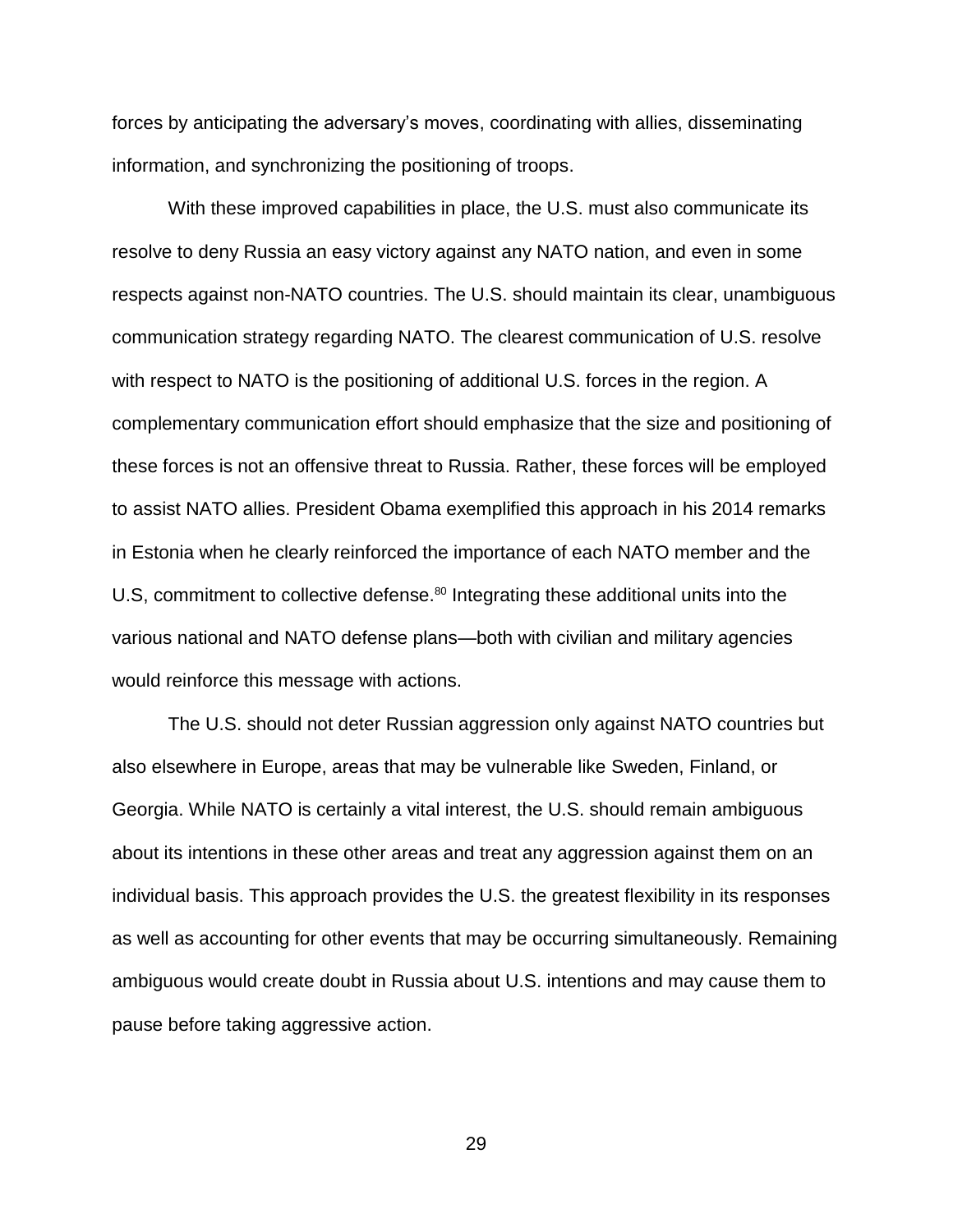Reinforcing communication and military deployment with effective diplomacy is absolutely critical. Diplomacy is the essence of true deterrence. The United States seeks to deter without employing its forces (thereby preserving its power); therefore its diplomatic effort must holistically encompass its other efforts by communicating an unambiguous message of the U.S. government's intent and commitment to defend NATO. Simultaneously, the diplomatic effort must remain ambiguous about the U.S.' likely actions against other Russian aggression. In order for the diplomatic effort to be effective, though, it must be backed by credible military force—the additional BCTs and the division headquarters provide this credibility.

Undoubtedly, stationing two additional BCTs and a division headquarters in Europe would incur additional costs, especially the initial start-up costs of military construction and infrastructure improvement. The cost of re-introducing and maintaining a division headquarters and two BCTs in Europe should be fairly simple to determine based on historical data. Based on the RAND study, the cost of two additional BCTs would likely be approximately  $$1.8$  billion annually.<sup>81</sup> However, these costs should be compared to the current cost of rotating a RAF BCT on a regular basis (currently approximately every six months). Some estimate the cost of rotating a BCT as \$500 million per year, although this likely does not capture the full cost.<sup>82</sup> The main difficulty, of course, is that costs are difficult to assess. It is difficult to properly account for the cost of the RAF's reduced readiness as a result of multiple transits, disrupted training cycles, family hardships, and overall turmoil resulting from multiple deployments.<sup>83</sup> It is also unclear how long the Army can continue to rotate the RAF. If the assumption that Russia will continue to be an adversary or at a minimum a competitor for the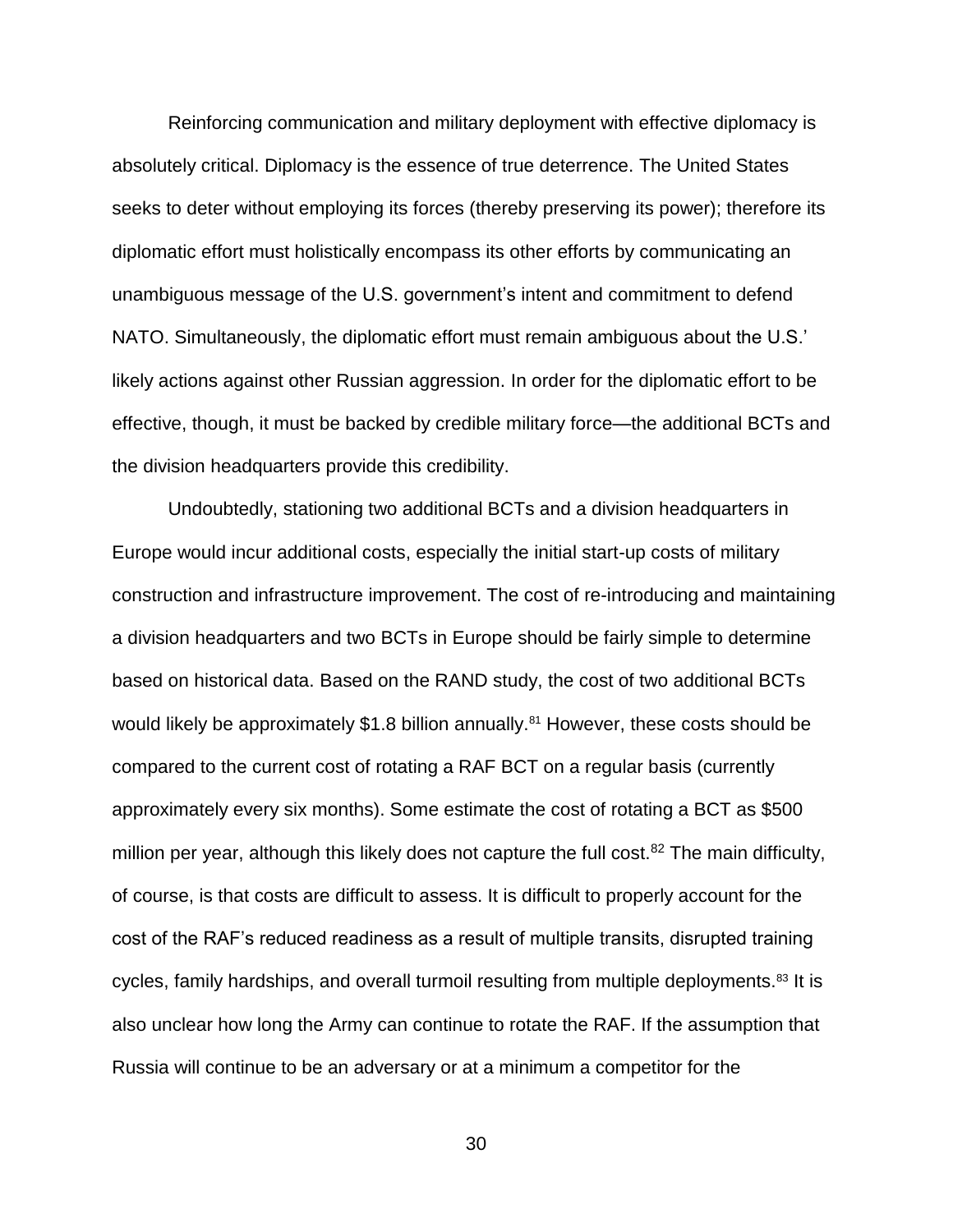foreseeable future holds true, then rotating forces indefinitely appears fiscally unwise. Finally, regardless of the cost, it is not clear that a rotational force effectively deters Russia.

Partially because of the increased initial costs associated with stationing additional U.S. forces in Europe, it is the clearest communication of U.S. commitment and will. Stationing additional units would remove any lingering doubt surrounding the U.S. willingness to intervene. Operationally, it would also strengthen relationships in the region and would similarly provide a greater awareness and ability to detect indicators and provide warnings. Identifying indicators earlier and providing clearer/less ambiguous warnings buys time to bring more forces into theater to fall in on the prepositioned equipment and deter. Having a JTF-capable division headquarters and the additional ABCTs decreases response times because of position but also because of their increased familiarity with the terrain, procedures, and coordination measures required for mission execution. A valuable by-product of additional forces in Europe is that it may increase the force capabilities of other nations through improved interoperability, so the mobile strike force would eventually require fewer U.S. forces.

Deterring Russia in Europe has attracted significant attention and debate lately. Even as this paper neared completion, the U.S. Department of Defense requested additional funding for Europe and the Commander of the U.S. European Command seemed to request consideration for additional forces to be stationed in Europe.<sup>84</sup> Russian aggression is simply too serious to ignore and too unpredictable to allow to run its course. Deterrence theory, successful Roman systems of deterrence, and select examples from the Cold War provide valuable insights into the U.S.' current situation.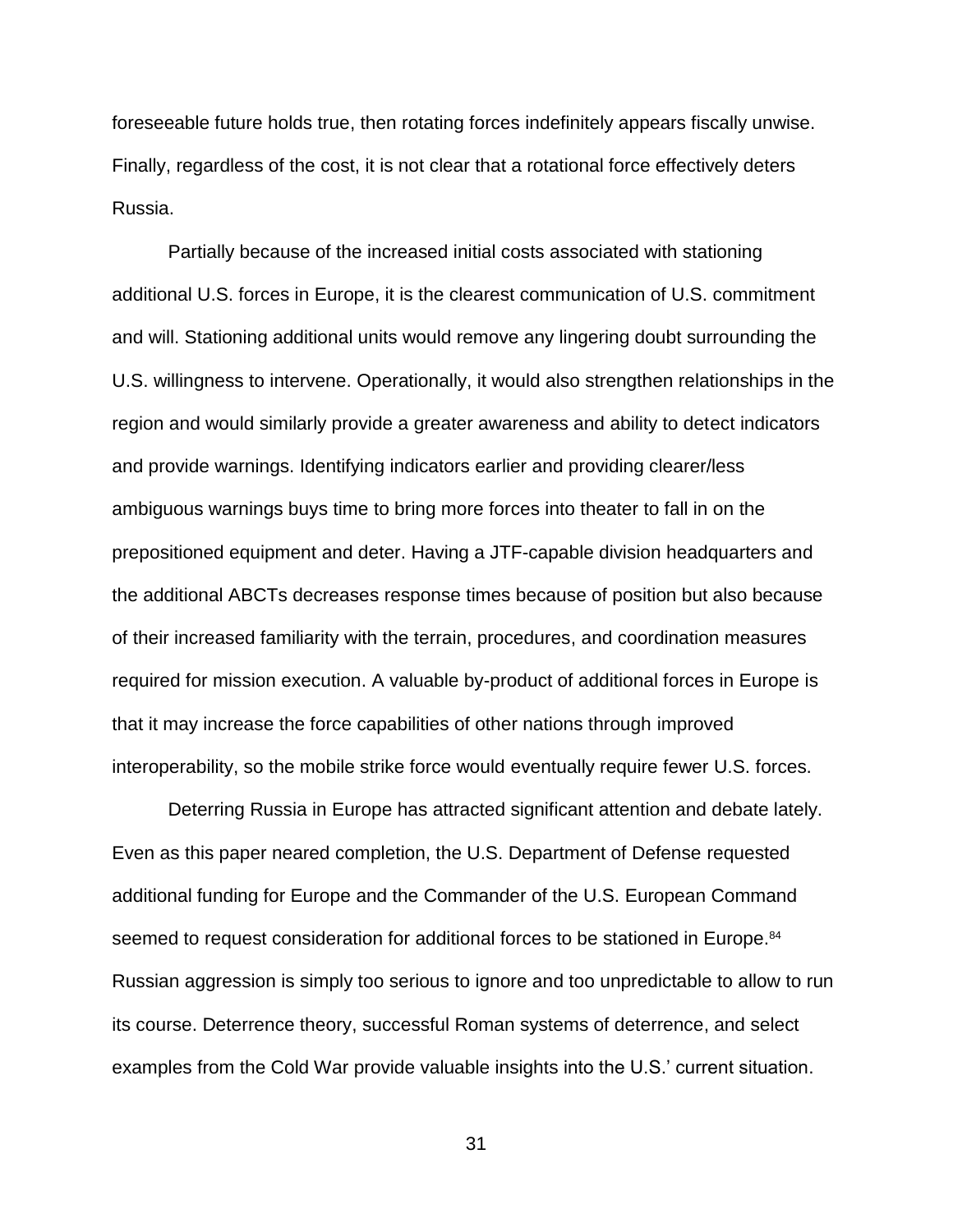The U.S. must take clear steps to increase its capability and credibility without needlessly provoking Russia. The U.S. must deter by strengthening its allies resistance to subversion, increasing its own ability to detect and identify irregular forces and their activities, and by fielding a capable conventional force with which the Russians would be forced to contend. By stationing an additional headquarters, combat enablers, capabilities, and armored forces in Europe the U.S. will position itself to deter Russian aggression regardless of its form—conventional attacks or subversion and obfuscation. Still, this increase in capability will prove insufficient if it is not combined with a commensurate increase in credibility, artfully expressed through effective diplomacy. Understanding, of course, that deterrence is imperfect, the U.S. must also be prepared for its failure.

### Endnotes

<sup>1</sup> Gustav Gressel, *Russia's Quiet Military Revolution, and What It Means for Europe* (London: European Council on Foreign Relations, October 12, 2015), 2, [http://www.ecfr.eu/publications/summary/russias\\_quiet\\_military\\_revolution\\_and\\_what\\_it\\_means](http://www.ecfr.eu/publications/summary/russias_quiet_military_revolution_and_what_it_means_for_europe4045) for europe4045 (accessed May 9, 2016); Leslie H. Gelb, "Russia and America: Toward a New Détente," The National Interest, July-August 2015, 2,3, [http://nationalinterest.org/feature/russia](http://nationalinterest.org/feature/russia-america-toward-new-detente-13077)[america-toward-new-detente-13077](http://nationalinterest.org/feature/russia-america-toward-new-detente-13077) (accessed March 20, 2016).

<sup>2</sup> Roger Boesche, "Kautilya's *Arthasastra* on War and Diplomacy in Ancient India," *The Journal of Military History* 67, no.1 (January 2003): 17-22. This passage most closely reflects Kautilya's position that the state should use all components of its power to achieve its interests and that the state remains constantly in conflict. However, this conclusion is woven throughout Boesche's article.

<sup>3</sup> Kristin Ven Bruusgaard, "Crimea and Russia's Strategic Overhaul," *Parameters* 44, no. 3 (Autumn 2014): 82, [http://www.strategicstudiesinstitute.army.mil/pubs/parameters/issues/Autumn\\_2014/11\\_Bruusga](http://www.strategicstudiesinstitute.army.mil/pubs/parameters/issues/Autumn_2014/11_BruusgaardKristin_Crimea%20and%20Russia) [ardKristin\\_Crimea%20and%20Russia's%20Strategic%20Overhaul.pdf](http://www.strategicstudiesinstitute.army.mil/pubs/parameters/issues/Autumn_2014/11_BruusgaardKristin_Crimea%20and%20Russia) (accessed January 29, 2016).

<sup>4</sup> Gressel, *Russia's Quiet Military Revolution*, 6; Ven Bruusgaard, "Crimea and Russia's Strategic Overhaul," 84.

<sup>5</sup> Gressel, "Russia's Quiet Military Revolution," 3-5, 13.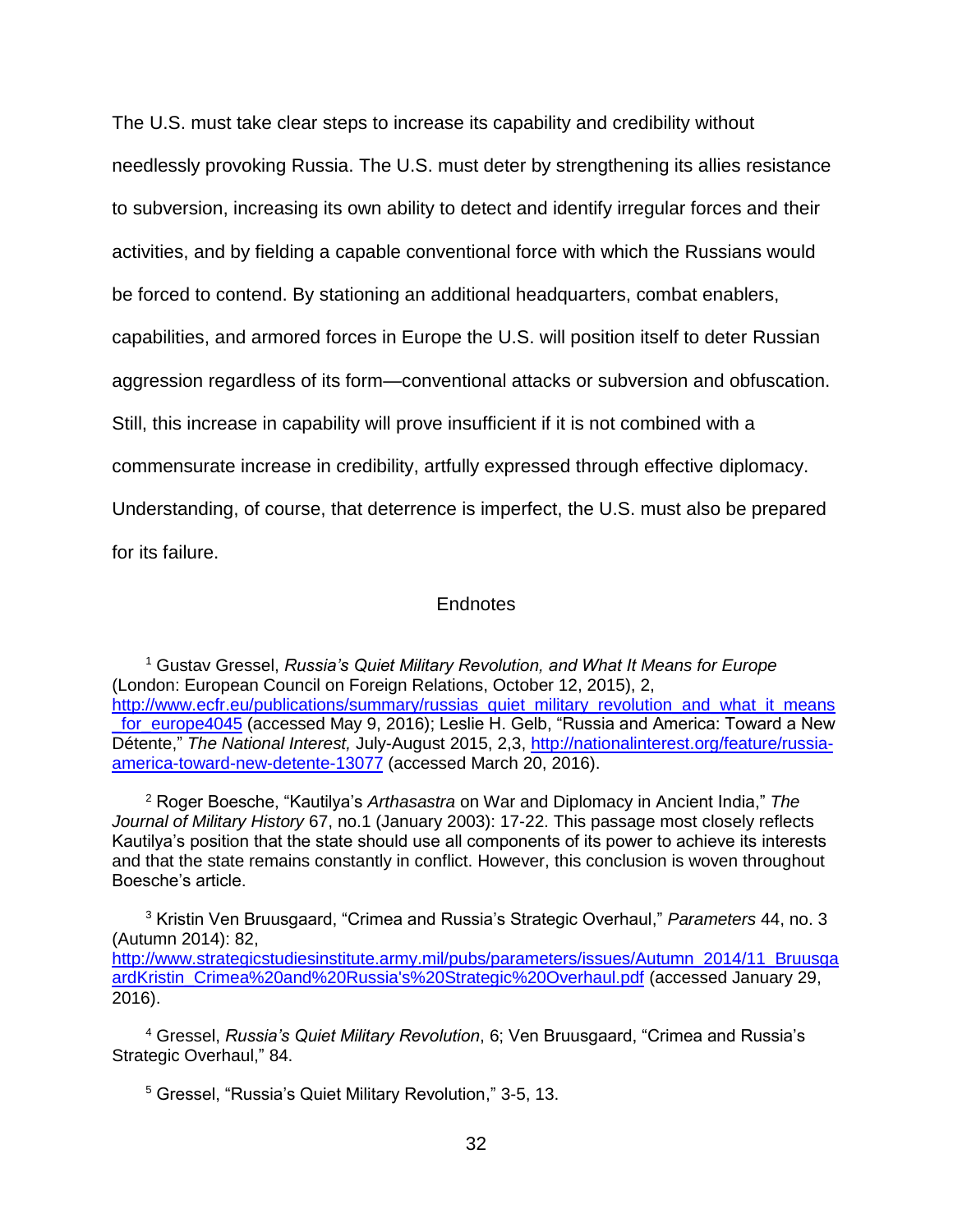$6$  Ibid., 2.

<sup>7</sup> In this article, Professor Echevarria explains how gray zone wars and hybrid war is nothing especially new but it does require the US military to re-think how it plans to deter and compel. Antulio J. Echevarria II, "Operating in the Gray Zone: an Alternative Paradigm for US Military Strategy,"

[http://www.academia.edu/21657481/Operating\\_in\\_the\\_Gray\\_Zone\\_An\\_Alternative\\_Paradigm\\_f](http://www.academia.edu/21657481/Operating_in_the_Gray_Zone_An_Alternative_Paradigm_for_US_Military_Strategy) [or\\_US\\_Military\\_Strategy](http://www.academia.edu/21657481/Operating_in_the_Gray_Zone_An_Alternative_Paradigm_for_US_Military_Strategy) (accessed March 30, 2016).

<sup>8</sup> Ven Bruusgaard, "Crimea and Russia's Strategic Overhaul," 81, 85.

9 Ibid., 83-86.

<sup>10</sup> Ibid., 83, 84.

<sup>11</sup> Gressel, *Russia's Quiet Military Revolution,* 6.

<sup>12</sup> John R. Deni, "NATO's Rebirth: NATO's New Trajectories," *Parameters* 44, no. 3 (Autumn 2014): 60-64,

[http://www.strategicstudiesinstitute.army.mil/pubs/Parameters/issues/Autumn\\_2014/9\\_DeniJohn](http://www.strategicstudiesinstitute.army.mil/pubs/Parameters/issues/Autumn_2014/9_DeniJohn_NATOs%20New%20Trajectories%20after%20the%20Wales%20Summit.pdf) [\\_NATOs%20New%20Trajectories%20after%20the%20Wales%20Summit.pdf](http://www.strategicstudiesinstitute.army.mil/pubs/Parameters/issues/Autumn_2014/9_DeniJohn_NATOs%20New%20Trajectories%20after%20the%20Wales%20Summit.pdf) (accessed March 30, 2016).

<sup>13</sup> Olga Oiker, Michael J. McNerney, and Lynn Davis, *NATO Needs a Comprehensive Strategy for Russia* (Santa Monica, CA: RAND Corporation, 2015), 1, <http://www.rand.org/pubs/perspectives/PE143.html> (accessed March 30, 2016).

<sup>14</sup> Paul Belkin, Derek E. Mix, and Stephen Woehrel "NATO: Response to the Crisis in Ukraine and Security Concerns in Central and Eastern Europe," *Current Policies and Economics of Russia, Eastern and Central Europe* 29, no. 2 (2014): 284.

<sup>15</sup> Belkin, Mix, and Woehrel "NATO: Response to the Crisis in Ukraine," 300, 286; Luis Simon, "Assessing NATO's Eastern European 'Flank'" *Parameters* 44, no. 3 (Autumn 2014): 74; John-Thor Dahlburg, "Polish President Calls for Beefed-up NATO Presence," *AP Online,* January 18, 2016, [http://bigstory.ap.org/article/c3efcc147d65487f8f1b6c0ae407f2b4/polish](http://bigstory.ap.org/article/c3efcc147d65487f8f1b6c0ae407f2b4/polish-president-calls-beefed-nato-presence)[president-calls-beefed-nato-presence](http://bigstory.ap.org/article/c3efcc147d65487f8f1b6c0ae407f2b4/polish-president-calls-beefed-nato-presence) (accessed January 30, 2016).

<sup>16</sup> Oiker, McNerney, and Davis, *NATO Needs a Comprehensive Strategy for Russia*, 1.

<sup>17</sup> Ven Bruusgaard, "Crimea and Russia's Strategic Overhaul," 90; Gressel, *Russia's Quiet Military Revolution,* 14,5.

<sup>18</sup> Gressel, *Russia's Quiet Military Revolution*, 9.

<sup>19</sup> Barack H. Obama, *National Security Strategy* (Washington, DC: The White House, February 2015), 2, 25.

<sup>20</sup> Colin S. Gray, "Deterrence and the Nature of Strategy," in *Deterrence in the 21st Century*, ed. Max G. Manwaring (Portland, OR: Frank Cass Publishers, 2001), 18.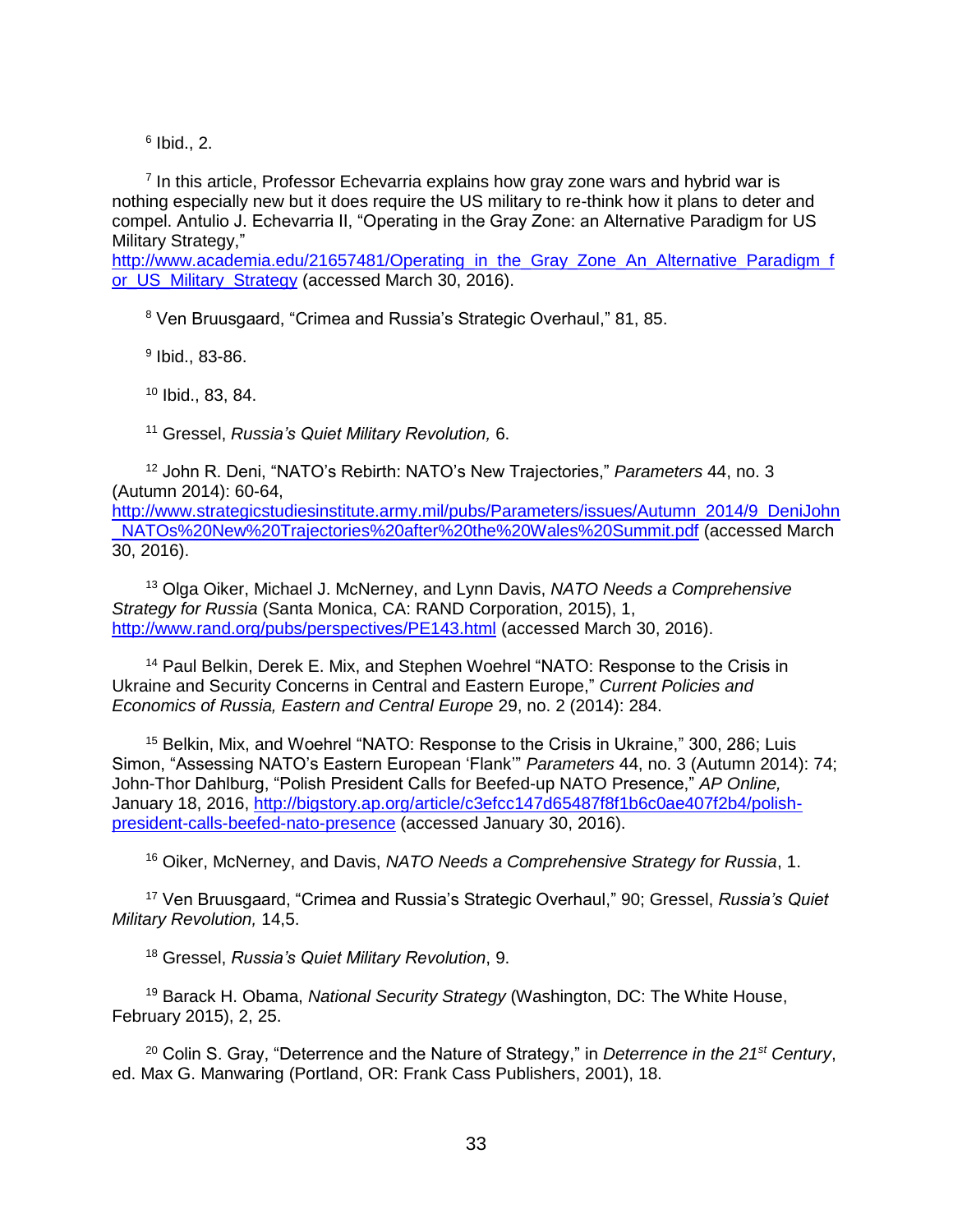Ibid., 17.

 William W. Kaufmann, "The Requirements of Deterrence," in *Military Policy and National Security*, ed. William W. Kaufmann (Princeton, NJ: Princeton University Press, 1956), 12-38.

 Stanley Kubrick, dir. *Dr. Strangelove or: How I learned to Stop Worrying and Love the Bomb*, 1964, *YouTube* video file,<http://youtu.be/2yfXgu37iyI> (accessed March 30, 2016).

Lawrence Freedman, *Deterrence* (Cambridge, UK: Polity Press, 2004), 37-40.

Ibid., 38-39.

 Gary L. Guertner, "Deterrence and Conventional Military Forces," in *Deterrence in the st Century*, 60-61.

Freedman, *Deterrence*, 38-39.

 John J. Mearsheimer, *Conventional Deterrence* (Ithaca, NY: Cornell University Press, 1983), 206.

Ibid., 208, 203.

Ibid., 203, 209-210.

<sup>31</sup> Gray, "Deterrence and the Nature of Strategy," 17.

Ibid., 22-26.

 Edward N. Luttwak, *The Grand Strategy of the Roman Empire from the First Century A.D. to the Third* (Baltimore, MD: The Johns Hopkins University Press, 1979), xii.

- Ibid., 1.
- Ibid., 1-2.
- Ibid., 87.

Ibid.

- Ibid., 7, 13, 51, 55.
- Ibid., 17.
- Ibid., 24.
- Ibid., 18.
- Ibid.,19.
- Ibid., 24-30.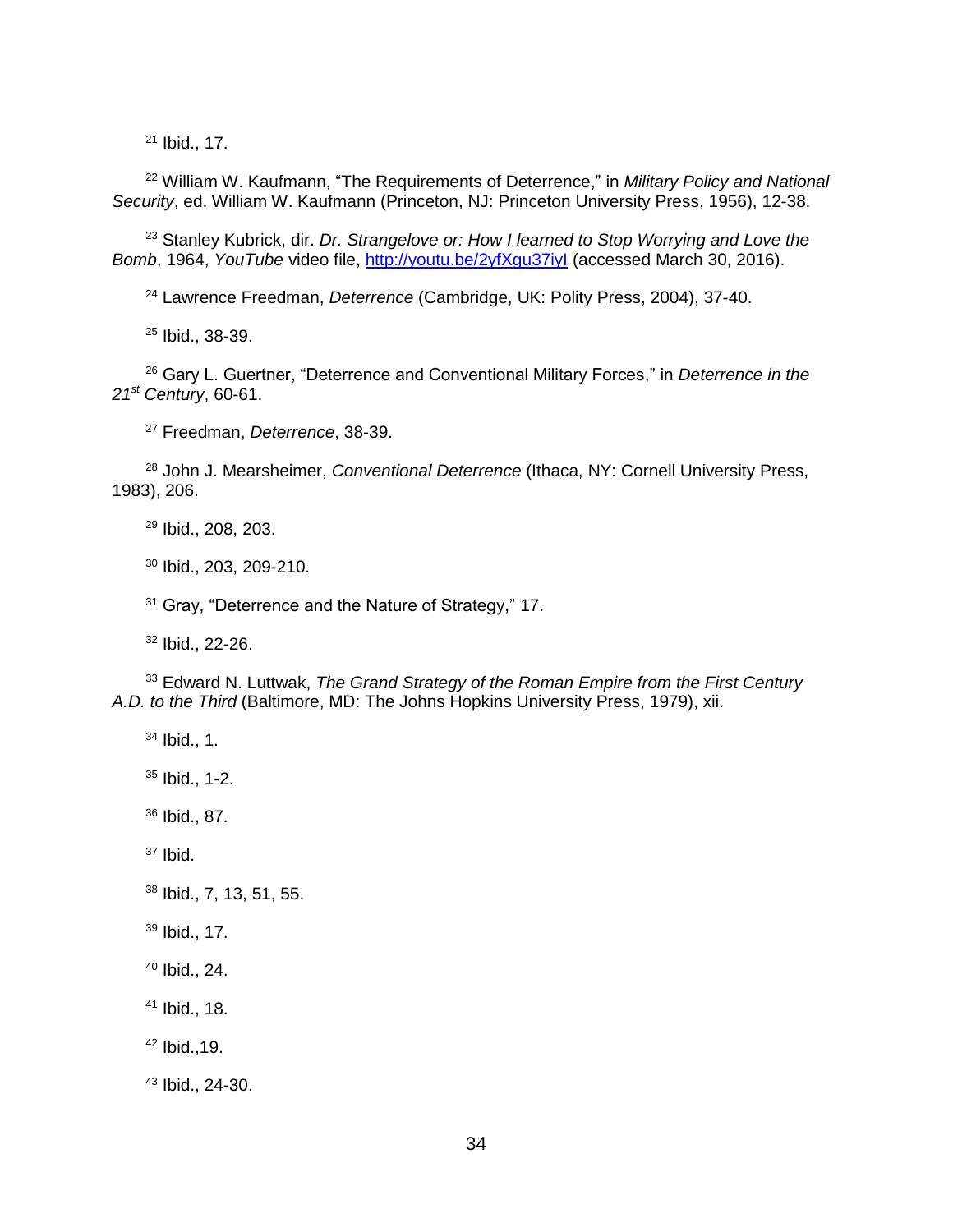Ibid., 89. Ibid., 26. Ibid.,112-114. Ibid.,75,78. Ibid., 90. Ibid., 66. Ibid.,60. Ibid., 126.

 James I. Matray, "Koreans Invade Korea," in *The Ashgate Research Companion to the Korean War*, eds. James I. Matray and Donald W. Boose, Jr. (Burlington, VT: Ashgate Publishing Company, 2014), 316.

 Michael D. Pearlman, *Truman & MacArthur: Policy, Politics, and the Hunger for Honor and Renown* (Bloomington, IN: Indiana University Press, 2008), 47-55, 57.

Ibid., 62-63.

Matray, "Koreans Invade Korea," 311,313.

Pearlman, *Truman & MacArthur*, 56-62.

Matray, "Koreans Invade Korea," 316.

 János Radványi, *Hungary and the Superpowers: The 1956 Revolution and Realpolitik* (Stanford, CA: Hoover Institution Press, 1972), xv; Bill Lomax, *Hungary 1956* (New York: St. Martin's Press, 1976), 14-15.

 Joseph Smith, *The Cold War Second Edition, 1945-1991* (Malden, MA: Blackwell Publishers, 1998), 41.

Radványi, *Hungary and the Superpowers*, 11-12.

 David A. Nichols, *Eisenhower 1956: The President's Year of Crisis: Suez and the Brink of War* (New York: Simon and Schuster, 2011), 240; Radványi, *Hungary and the Superpowers*, 11- 12.

<sup>62</sup> U.S. Department of State Office of the Historian, "Soviet Invasion of Czechoslovakia, 1968,"<https://history.state.gov/milestones/1961-1968/soviet-invasion-czechoslavkia> (accessed February 2, 2016).

 Jiri Valenta, *Soviet Intervention in Czechoslovakia, 1968: Anatomy of a Decision* (Baltimore, MD: The Johns Hopkins University Press, 1979), 130-132.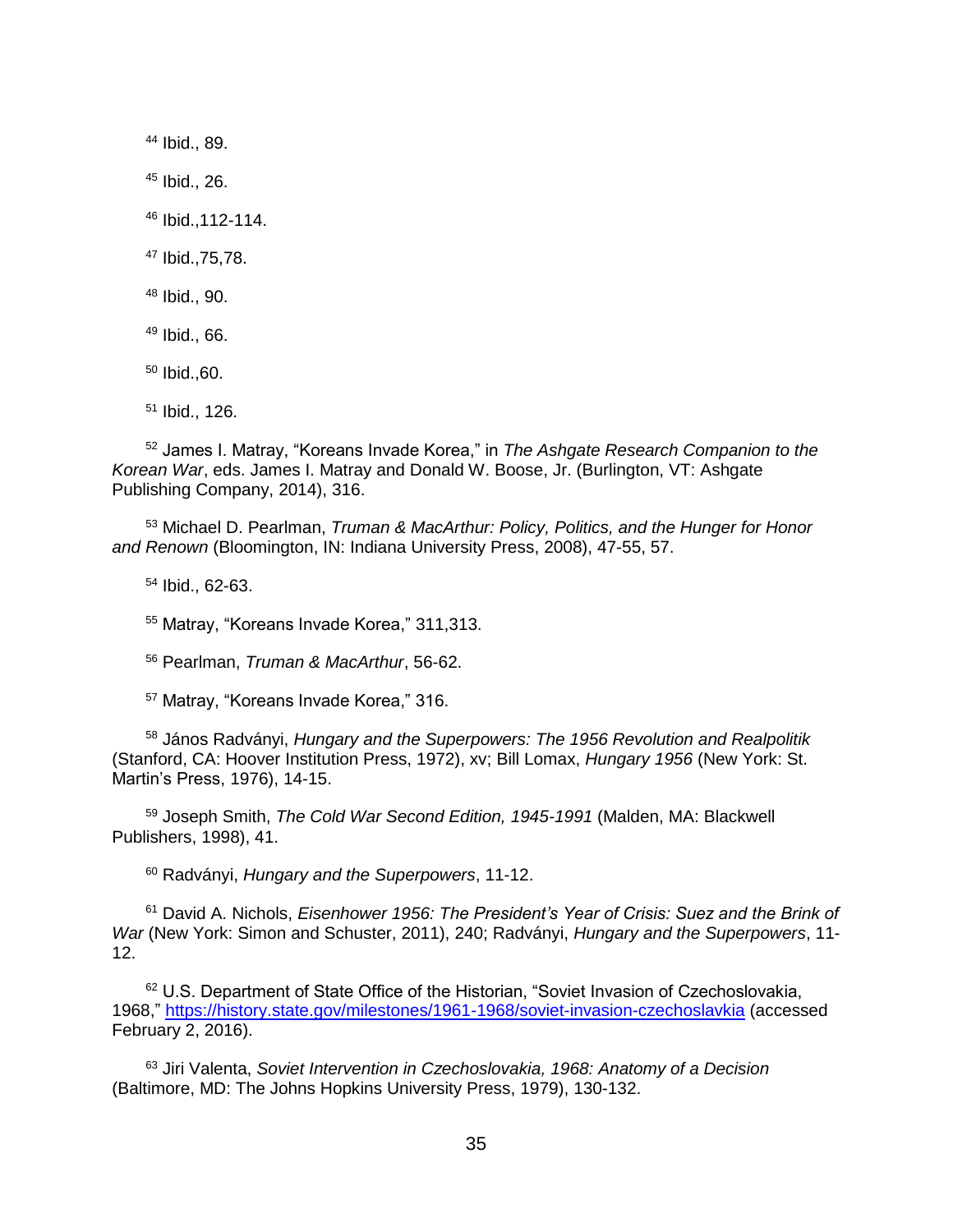<sup>64</sup> Ibid.*,* 132.

<sup>65</sup> Ibid.*,* 130.

<sup>66</sup> Kenneth M. Pollack, *The Persian Puzzle: The Conflict Between Iran and America* (New York: Random House, 2004), 44-46. See also 440 (note 35).

<sup>67</sup> Francis J. Gavin, "What we Talk About When We Talk About Nuclear Weapons: A Review Essay," H*-Diplo/ISSF Forum,* no. 2 (2014): 11-12, [http://issforum.org/ISSF/PDF/ISSF-](http://issforum.org/ISSF/PDF/ISSF-Forum-2.pdf)[Forum-2.pdf](http://issforum.org/ISSF/PDF/ISSF-Forum-2.pdf) (accessed March 30, 2016).

<sup>68</sup> Kathleen H. Hicks and Heather A. Conley, *Evaluating Future U.S. Army Force Posture in Europe: Phase I Report*,(Lanham, MD: Rowman and Littlefield, February 2016), 2-3, 12, <http://csis.org/publication/evaluating-future-us-army-force-posture-europe> (accessed March 6, 2016)

<sup>69</sup> David A. Shlapak and Michael W. Johnson, *Reinforcing Deterrence on NATO's Eastern Flank: Wargaming the Defense of the Baltics* (Santa Monica, CA: RAND Corporation, 2016), 4- 5, [http://www.rand.org/pubs/research\\_reports/RR1253.html](http://www.rand.org/pubs/research_reports/RR1253.html) (accessed March 18, 2016)

<sup>70</sup> LTC David Spencer, U.S. Army Europe Strategist, United States Army Europe, telephone interview by author, March 8, 2016.

<sup>71</sup> United States Army Europe, "Strong Europe," briefing slides, received January 25, 2016; Hicks and Conley, *Evaluating Future U.S. Army Force Posture in Europe,* 13.

<sup>72</sup> United States Army Europe, "Strong Europe."

 $73$  Ibid.

<sup>74</sup> Hicks and Conley, *Evaluating Future U.S. Army Force Posture in Europe*, 2, 12; United States Army Europe, "Strong Europe."

<sup>75</sup> Hicks and Conley, *Evaluating Future U.S. Army Force Posture in Europe,* 12.

 $76$  The RAND wargames operated on the assumption that Russia could concentrate twentytwo maneuver (motorized, mechanized, and armored) battalions while NATO only fielded twelve, seven of which were very light. RAND concluded after multiple iterations that six to seven BCTs, composed of at least three armored BCTs would have a good chance of deterring Russia. Shlapak and Johnson, *Reinforcing Deterrence on NATO's Eastern Flank*, 5, 8.

<sup>77</sup> Shlapak and Johnson, *Reinforcing Deterrence on NATO's Eastern Flank,* 8.

 $78$  The National Commission on the Future of the Army recommended stationing one additional ABCT in Europe. National Commission on the Future of the Army, *Report to the President and the Congress of the United States* (Arlingotn, VA: National Commission on the Future of the Army, January 28, 2016), 52, <http://www.ncfa.ncr.gov/> (accessed March 18, 2016).

<sup>79</sup> United States Army Europe, "Strong Europe."